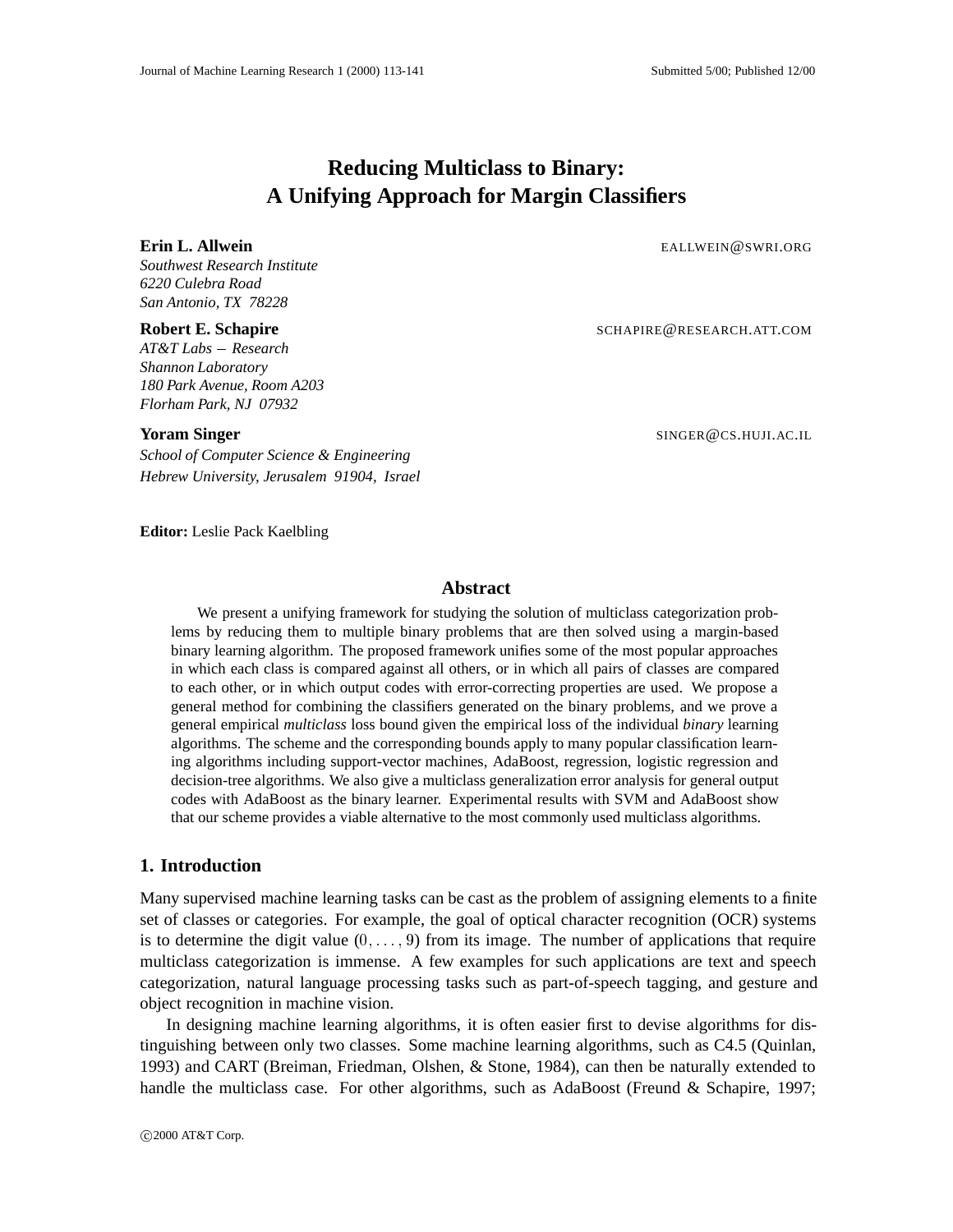Schapire & Singer, 1999) and the support-vector machines (SVM) algorithm (Vapnik, 1995; Cortes & Vapnik, 1995), a direct extension to the multiclass case may be problematic. Typically, in such cases, the multiclass problem is reduced to multiple binary classification problems that can be solved separately. Connectionist models (Rumelhart, Hinton, & Williams, 1986), in which each class is represented by an output neuron, are a notable example: each output neuron serves as a discriminator between the class it represents and all of the other classes. Thus, this training algorithm is based on a reduction of the multiclass problem to  $k$  binary problems, where  $k$  is the number of classes.

There are many ways to reduce a multiclass problem to multiple binary classification problems. In the simple approach mentioned above, each class is compared to all others. Hastie and Tibshirani (1998) suggest a different approach in which all pairs of classes are compared to each other. Dietterich and Bakiri (1995) presented a general framework in which the classes are partitioned into opposing subsets using error-correcting codes. For all of these methods, after the binary classification problems have been solved, the resulting set of binary classifiers must then be combined in some way. In this paper, we study a general framework, which is a simple extension of Dietterich and Bakiri's framework, that unifies all of these methods of reducing a multiclass problem to a binary problem.

We pay particular attention to the case in which the binary learning algorithm is one that is based on the *margin* of a training example. Roughly speaking, the margin of a training example is a number that is positive if and only if the example is correctly classified by a given classifier and whose magnitude is a measure of confidence in the prediction. Several well known algorithms work directly with margins. For instance, the SVM algorithm (Vapnik, 1995; Cortes & Vapnik, 1995) attempts to maximize the minimum margin of any training example. There are many more algorithms that attempt to minimize some loss function of the margin. AdaBoost (Freund & Schapire, 1997; Schapire & Singer, 1999) is one example: it can be shown that AdaBoost is a greedy procedure for minimizing an exponential loss function of the margins. In Section 2, we catalog many other algorithms that also can be viewed as margin-based learning algorithms, including regression, logistic regression and decision-tree algorithms.

The simplest method of combining the binary classifiers (which we call *Hamming decoding*) ignores the loss function that was used during training as well as the confidences attached to predictions made by the classifier. In Section 3, we give a new and general technique for combining classifiers that does not suffer from either of these defects. We call this method *loss-based decoding*.

We next prove some of the theoretical properties of these methods in Section 4. In particular, for both of the decoding methods, we prove general bounds on the training error on the multiclass problem in terms of the empirical performance on the individual binary problems. These bounds indicate that loss-based decoding is superior to Hamming decoding. Also, these bounds depend on the manner in which the multiclass problem has been reduced to binary problems. For the oneagainst-all approach, our bounds are linear in the number of classes, but for a reduction based on random partitions of the classes, the bounds are *independent* of the number of classes. These results generalize more specialized bounds proved by Schapire and Singer (1999) and by Guruswami and Sahai (1999).

In Section 5, we prove a bound on the generalization error of our method when the binary learner is AdaBoost. In particular, we generalize the analysis of Schapire et al. (1998), expressing a bound on the generalization error in terms of the training-set margins of the combined multiclass classifier, and showing that boosting, when used in this way, tends to aggressively increase the margins of the training examples.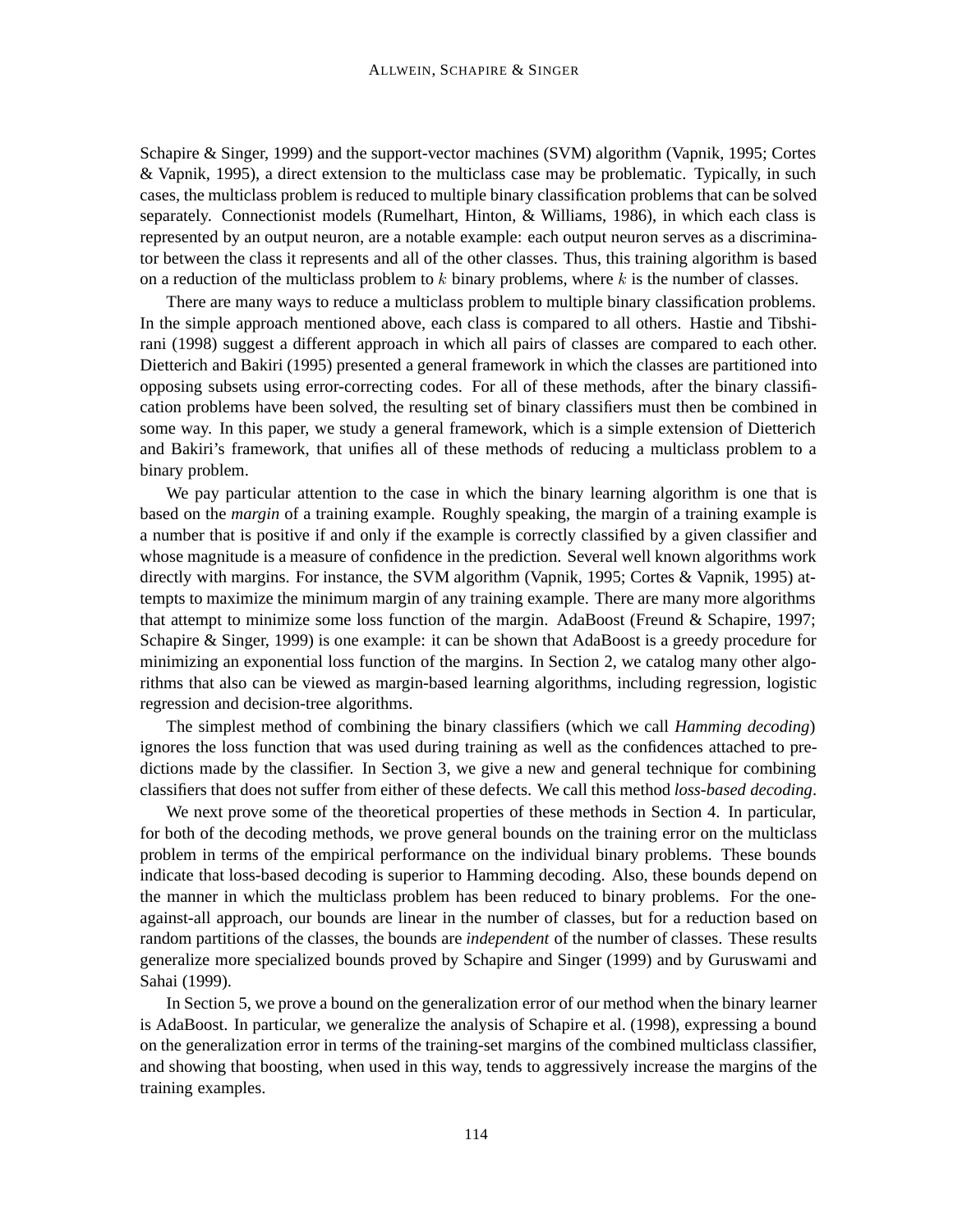Finally, in Section 6, we present experiments using SVM and AdaBoost with a variety of multiclass-to-binary reductions. These results show that, as predicted by our theory, loss-based decoding is almost always better than Hamming decoding. Further, the results show that the most commonly used one-against-all reduction is easy to beat, but that the best method seems to be problem-dependent.

# **2. Margin-based Learning Algorithms**

We study methods for handling multiclass problems using a general class of binary algorithms that attempt to minimize a margin-based loss function. In this section, we describe that class of learning algorithms with several examples.

A *binary margin-based learning algorithm* takes as input binary labeled training examples  $(x_1, y_1), \ldots, (x_m, y_m)$  where the *instances*  $x_i$  belong to some domain X and the *labels*  $y_i \in$  $\{-1,+1\}$ . Such a learning algorithm uses the data to generate a real-valued function or *hypothesis*  $f: \mathcal{X} \to \mathbb{R}$  where f belongs to some *hypothesis space* F. The *margin* of an example  $(x, y)$ with respect to f is  $y f(x)$ . Note that the margin is positive if and only if the sign of  $f(x)$  agrees with y. Thus, if we interpret the sign of  $f(x)$  as its prediction on x, then

$$
\frac{1}{m}\sum_{i=1}^m[\![y_if(x_i)\leq 0]\!]
$$

is exactly the training error of f, where, in this case, we count a zero output  $(f(x_i) = 0)$  as a mistake. (Here and throughout this paper,  $\llbracket \pi \rrbracket$  is 1 if predicate  $\pi$  holds and 0 otherwise.)

Although minimization of the training error may be a worthwhile goal, in its most general form the problem is intractable (see for instance the work of Höffgen and Simon (1992)). It is therefore often advantageous to instead minimize some other nonnegative *loss function* of the margin, that is, to minimize

$$
\frac{1}{m}\sum_{i=1}^{m}L(y_i f(x_i))\tag{1}
$$

for some loss function  $L : \mathbb{R} \to [0,\infty)$ . Different choices of the loss function L and different algorithms for (approximately) minimizing Eq. (1) over some hypothesis space lead to various wellstudied learning algorithms. Below we list several examples. In the present work, we are not particularly concerned with the method used to achieve a small empirical loss since we will use these algorithms later in the paper as "black boxes." We focus instead on the loss function itself whose properties will allow us to prove our main theorem on the effectiveness of output coding methods for multiclass problems.

**Support-vector Machines.** For training data that may not be linearly separable, the supportvector machines (SVM) algorithm (Vapnik, 1995; Cortes & Vapnik, 1995) seeks a linear classifier  $f: \mathbb{R}^n \to \mathbb{R}$  of the form  $f(\mathbf{x}) = \mathbf{w} \cdot \mathbf{x} + b$  that minimizes the objective function

$$
\frac{1}{2}||\mathbf{w}||_2^2 + C\sum_{i=1}^m \xi_i ,
$$

for some parameter  $C$ , subject to the linear constraints

$$
y_i((x_i \cdot \mathbf{w}) + b) \ge 1 - \xi_i, \ \xi_i \ge 0.
$$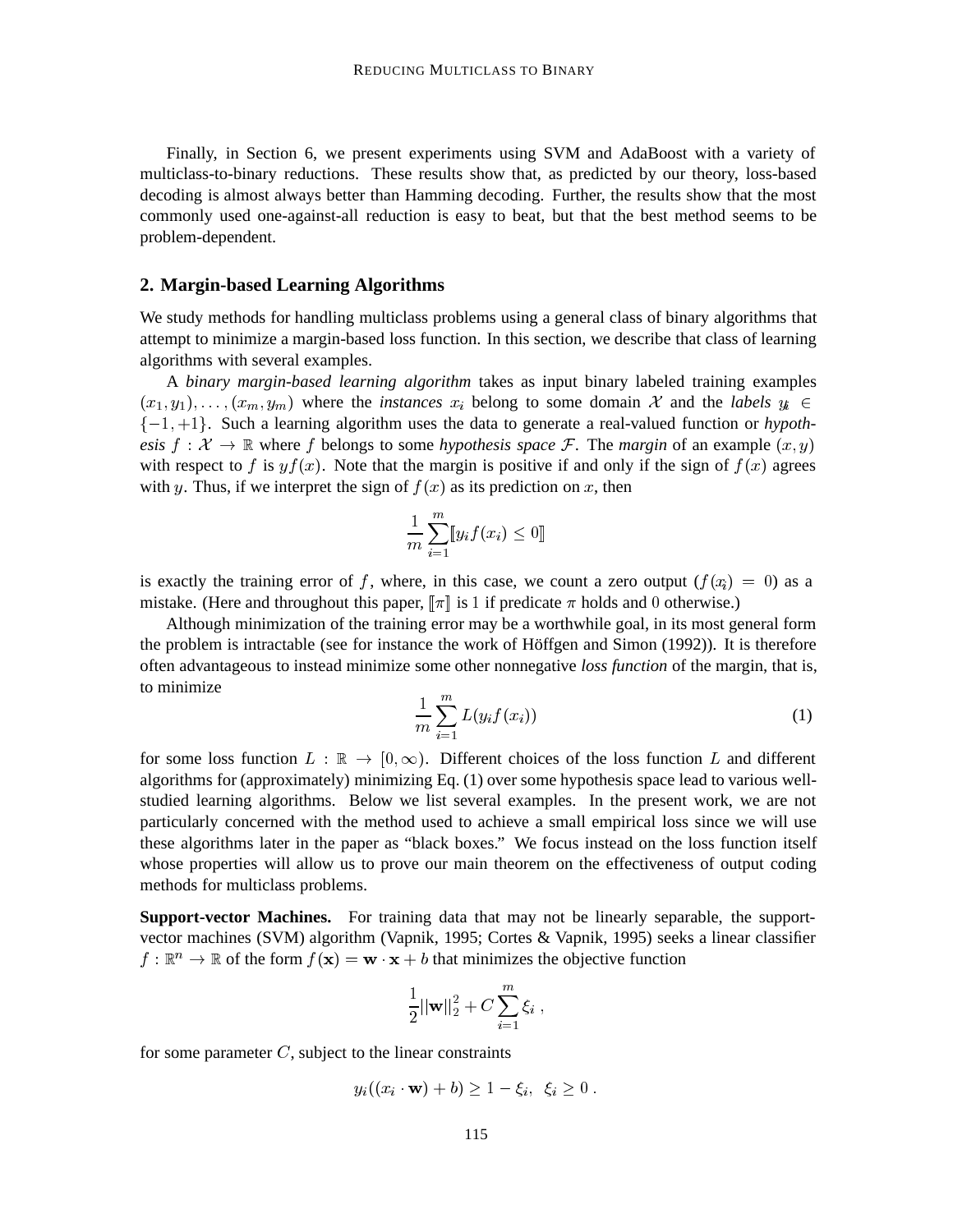Put another way, the SVM solution for <sup>w</sup> is the minimizer of the regularized empirical loss function

$$
\frac{1}{2}||\mathbf{w}||_2^2 + C\sum_{i=1}^m (1 - y_i((\mathbf{w} \cdot x_i) + b))_+,
$$

where  $(z)_+ = \max\{z, 0\}$ . (For a more formal treatment see, for instance, the work of Schölkopf et al. (1998).) Although the role of the  $L_2$  norm of w in the objective function is fundamental in order for SVM to work, the analysis presented in the next section (and the corresponding multiclass algorithm) depends only on the loss function (which is a function of the margins). Thus, SVM can be viewed here as a binary margin-based learning algorithm which seeks to achieve small empirical risk for the loss function  $L(z) = (1 - z)_{+}$ .

**AdaBoost.** The algorithm AdaBoost (Freund & Schapire, 1997; Schapire & Singer, 1999) builds a hypothesis f that is a linear combination of *weak* or *base hypotheses*  $h<sub>i</sub>$ :

$$
f(x) = \sum_{t} \alpha_t h_t(x).
$$

The hypothesis f is built up in a series of rounds on each of which an  $h<sub>i</sub>$  is selected by a *weak* or *base learning algorithm* and  $\alpha_t \in \mathbb{R}$  is then chosen. It has been observed by Breiman (1997a, 1997b) and other authors (Collins, Schapire, & Singer, 2000; Friedman, Hastie, & Tibshirani, 2000; Mason, Baxter, Bartlett,  $\&$  Frean, 1999; Rätsch, Onoda,  $\&$  Müller, to appear; Schapire  $\&$  Singer, 1999) that the  $h_t$ 's and  $\alpha_t$ 's are effectively being greedily chosen so as to minimize

$$
\frac{1}{m}\sum_{i=1}^m e^{-y_i f(x_i)}.
$$

:

Thus, AdaBoost is a binary margin-based learning algorithm in which the loss function is  $L(z)=$  $e^{-z}$ .

**AdaBoost with randomized predictions.** In a little studied variant of AdaBoost (Freund & Schapire, 1997), we allow AdaBoost to output randomized predictions in which the predicted label of a new example x is chosen randomly to be +1 with probability  $1/(1 + e^{-2f(x)})$ . The loss suffered then is the probability that the randomly chosen predicted label disagrees with the correct label  $y$ . Let  $p(x) \stackrel{\text{def}}{=} 1/(1 + e^{-2f(x)})$ . Then the loss is  $p(x)$  if  $y = -1$  and  $1 - p(x)$  if  $y = +1$ . Using a simple algebraic manipulation, the loss can be shown to be  $1/(1+e^{2yf(x)})$ . So for this variant of AdaBoost, we set  $L(z) = 1/(1 + e^{2z})$ . However, in this case, note that the learning algorithm is not directly attempting to minimize this loss (it is instead minimizing the exponential loss described above).

**Regression.** There are various algorithms, such as neural networks and least squares regression, that attempt to minimize the squared error loss function  $(y - f(x))^{2}$ . When the y's are in  $\{-1, +1\}$ , this function can be rewritten as

$$
(y - f(x))^{2} = y^{2}(y - f(x))^{2}
$$
  
=  $(yy - yf(x))^{2}$   
=  $(1 - yf(x))^{2}$ .

Thus, for binary problems, minimizing squared error fits our framework where  $L(z) = (1 - z)^2$ .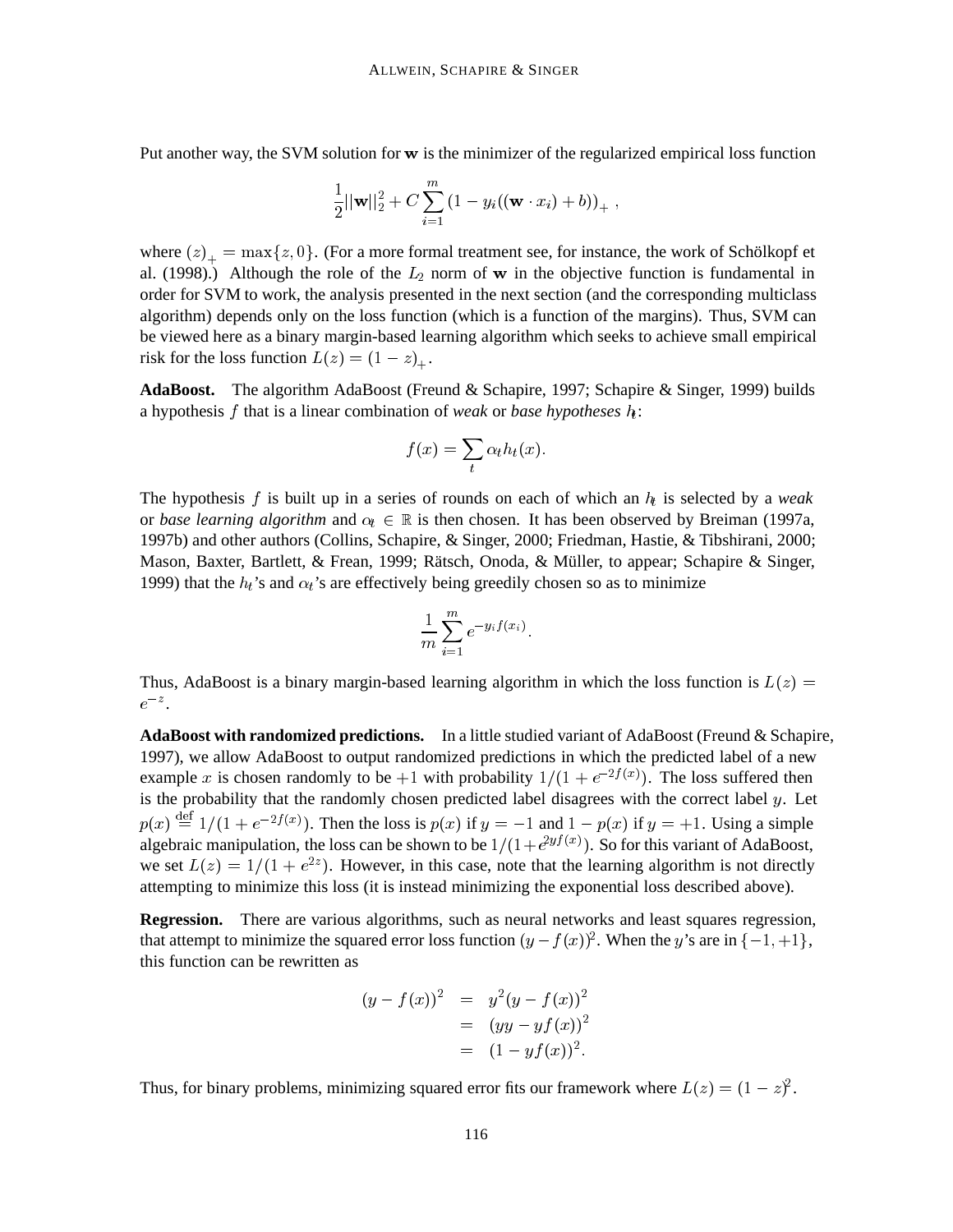**Logistic regression.** In logistic regression and related methods such as Iterative Scaling (Csiszár & Tusn´ady, 1984; Della Pietra, Della Pietra, & Lafferty, 1997; Lafferty, 1999), and LogitBoost (Friedman et al., 2000), one posits a logistic model for estimating the conditional probability of a positive label:

$$
Pr [y = +1|x] = \frac{1}{1 + e^{-2f(x)}}.
$$

One then attempts to maximize the likelihood of the labels in the sample, or equivalently, to minimize the log loss

$$
-\log(\Pr[y|x]) = \log(1 + e^{-2yf(x)}).
$$

Thus, for logistic regression and related methods, we take  $L(z) = \log(1 + e^{-2z})$ .

**Decision trees.** The most popular decision tree algorithms can also be naturally linked to loss functions. For instance, Quinlan's C4.5 (1993), in its simplest form, for binary classification problems, splits decision nodes in a manner to greedily minimize

$$
\sum_{\text{leaf}j} \left( p_j^+ \ln \left( \frac{p_j^- + p_j^+}{p_j^+} \right) + p_j^- \ln \left( \frac{p_j^- + p_j^+}{p_j^-} \right) \right) \tag{2}
$$

where  $p_i^+$  and  $p_i^-$  are the fraction of positive and negative examples reaching leaf j, respectively. The prediction at leaf j is then  $sign(p_i^+ - p_i^-)$ . Viewed differently, imagine a decision tree that  $\mathbf{r}$  $\mathbf{r}$ instead outputs a real number  $f_i$  at each leaf with the intention of performing logistic regression as above. Then the empirical loss associated with logistic regression is

$$
\sum_{\text{leaf }j} \left( p_j^+ \ln(1+e^{-2f_j}) + p_j^- \ln(1+e^{2f_j}) \right).
$$

This is minimized, over choices of  $f_j$ , when  $f_j = (1/2) \ln(p_j^+/p_j^-)$ . Plugging in this choice gives  $\cdot$  $\overline{\phantom{a}}$ exactly Eq. (2), and thresholding  $f_i$  gives the hard prediction rule used earlier. Thus, C4.5, in this simple form, can be viewed as a margin-based learning algorithm that is naturally linked to the loss function used in logistic regression.

By similar reasoning, CART (Breiman et al., 1984), which splits using the Gini index, can be linked to the square loss function, while Kearns and Mansour's (1996) splitting rule can be linked to the exponential loss used by AdaBoost.

The analysis we present in the next section might also hold for other algorithms that tacitly employ a function of the margin. For instance, Freund's BrownBoost algorithm (1999) implicitly uses an instance potential function that satisfies the condition we impose on <sup>L</sup>. Therefore, it can also be combined with output coding and used to solve multiclass problems. To conclude this section, we plot in Figure 1 some of the loss functions discussed above.

## **3. Output Coding for Multiclass Problems**

In the last section, we discussed margin-based algorithms for learning binary problems. Suppose now that we are faced with a multiclass learning problem in which each label  $\gamma$  is chosen from a set  $\mathcal Y$  of cardinality  $k > 2$ . How can a binary margin-based learning algorithm be modified to handle a <sup>k</sup>-class problem?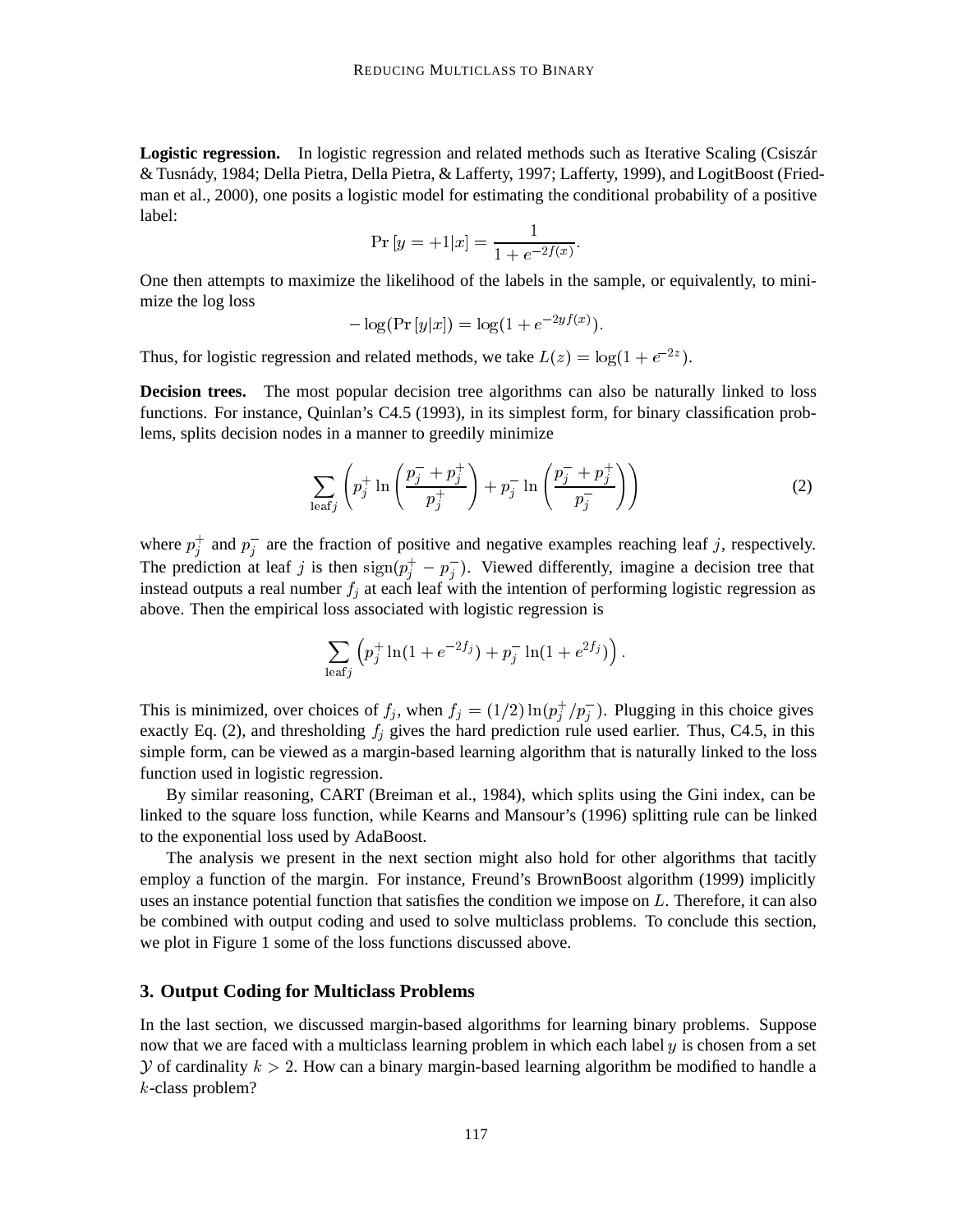

Figure 1: Some of the margin-based loss functions discussed in the paper: the exponential loss used by AdaBoost (top left); the square loss used in least-squares regression (top right); the "hinge" loss used by support-vector machines (bottom left); and the logistic loss used in logistic regression (bottom right).

Several solutions have been proposed for this question. Many involve reducing the multiclass problem, in one way or another, to a set of binary problems. For instance, perhaps the simplest approach is to create one binary problem for each of the k classes. That is, for each  $r \in \mathcal{Y}$ , we apply the given margin-based learning algorithm to a binary problem in which all examples labeled  $y = r$  are considered positive examples and all other examples are considered negative examples. We then end up with k hypotheses that somehow must be combined. We call this the *one-against-all* approach.

Another approach, suggested by Hastie and Tibshirani (1998), is to use the given binary learning algorithm to distinguish each pair of classes. Thus, for each distinct pair  $r_1, r_2 \in \mathcal{Y}$ , we run the learning algorithm on a binary problem in which examples labeled  $y = r_1$  are considered positive, and those labeled  $y = r_2$  are negative. All other examples are simply ignored. Again, the  $\binom{k}{2}$ hypotheses that are generated by this process must then be combined. We call this the *all-pairs* approach.

A more general suggestion on handling multiclass problems was given by Dietterich and Bakiri (1995). Their idea is to associate each class  $r \in \mathcal{Y}$  with a row of a "coding matrix"  $\mathbf{M} \in \{-1, +1\}^{k \times \ell}$  for some  $\ell$ . The binary learning algorithm is then run once for each column of the matrix on the induced binary problem in which the label of each example labeled y is mapped to  $M(y, s)$ . This yields  $\ell$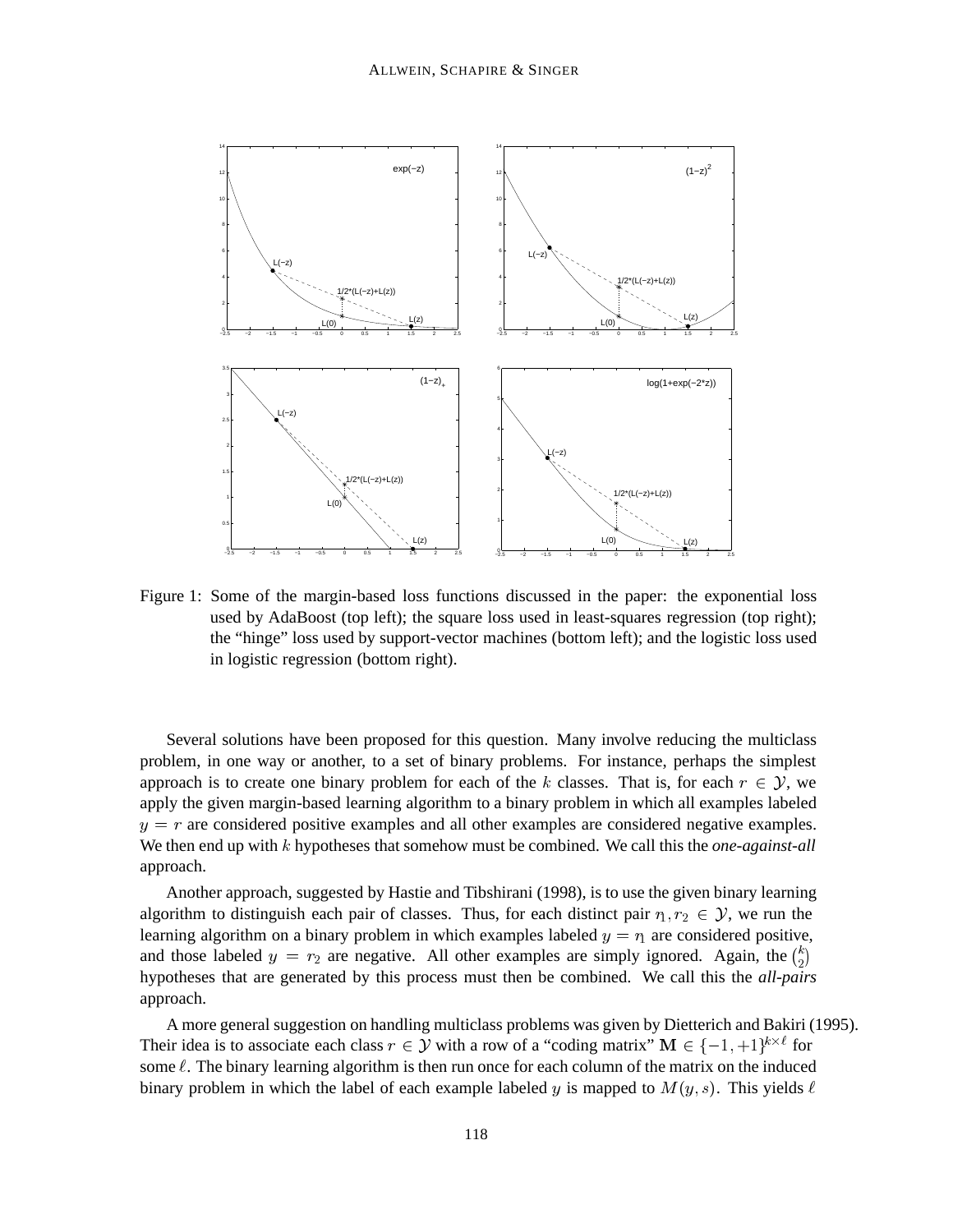hypotheses  $f_s$ . Given an example x, we then predict the label y for which row y of matrix M is "closest" to  $(f_1(x),...,f_\ell(x))$ . This is the method of *error correcting output codes* (ECOC).

In this section, we propose a unifying generalization of all three of these methods applicable to any margin-based learning algorithm. This generalization is closest to the ECOC approach of Dietterich and Bakiri (1995) but differs in that the coding matrix is taken from the larger set  $\{-1,0,+1\}^{k\times l}$ . That is, some of the entries  $M(r, s)$  may be zero, indicating that we don't care how hypothesis  $f_s$  categorizes examples with label r.

Thus, our scheme for learning multiclass problems using a binary margin-based learning algorithm <sup>A</sup> works as follows. We begin with a given *coding matrix*

$$
\mathbf{M} \in \{-1, 0, +1\}^{k \times \ell}.
$$

For  $s = 1, \ldots, \ell$ , the learning algorithm A is provided with labeled data of the form  $(x_i, M(y_i, s))$ for all examples i in the training set but omitting all examples for which  $M(y, s) = 0$ . The algorithm A uses this data to generate a hypothesis  $f_s : \mathcal{X} \to \mathbb{R}$ .

For example, for the one-against-all approach, M is a  $k \times k$  matrix in which all diagonal elements are +1 and all other elements are -1. For the all-pairs approach, M is a  $k \times {k \choose 2}$  matrix in  $\binom{k}{2}$  matrix in which each column corresponds to a distinct pair  $(r_1, r_2)$ . For this column, M has  $+1$  in row  $r_1$ ,  $-1$  in row  $r_2$  and zeros in all other rows.

As an alternative to calling <sup>A</sup> repeatedly, in some cases, we may instead wish to add the column index <sup>s</sup> as a distinguished attribute of the instances received by <sup>A</sup>, and then learn a *single* hypothesis on this larger learning problem rather than  $\ell$  hypotheses on smaller problems. That is, we provide A with instances of the form  $((x_i, s), M(y_i, s))$  for all training examples i and all columns s for which  $M(y_i, s) \neq 0$ . Algorithm A then produces a *single* hypothesis  $f : \mathcal{X} \times \{1, \ldots, \ell\} \to \mathbb{R}$ . However, for consistency with the preceding approach, we define  $f_s(x)$  to be  $f(x, s)$ . We call these two approaches in which <sup>A</sup> is called repeatedly or only once the *multi-call* and *single-call* variants, respectively.

We note in passing that there are no fundamental differences between the single and multi-call variants. Most previous work on output coding employed the multi-call variant due to its simplicity. The single-call variant becomes handy when an implementation of a classification learning algorithm that outputs a single hypothesis of the form  $f: \mathcal{X} \times \{1, \ldots, \ell\} \to \mathbb{R}$  is available. We describe experiments with both variants in Section 6.

For either variant, the algorithm  $A$  attempts to minimize the loss  $L$  on the induced binary problem(s). Recall that L is a function of the margin of an example so the loss of  $f_s$  on an example  $x_i$ with induced label  $M(y_i, s) \in \{-1, +1\}$  is  $L(M(y_i, s) f_s(x_i))$ . When  $M(y_i, s)=0$ , we want to entirely ignore the hypothesis  $f_s$  in computing the loss. We can define the loss to be any constant in this case, so, for convenience, we choose the loss to be  $L(0)$  so that the loss associated with  $\frac{1}{k}$  on example *i* is  $L(M(y_i, s) f_s(x_i))$  in all cases.

Thus, the average loss over all choices of  $s$  and all examples  $i$  is

$$
\frac{1}{m\ell} \sum_{i=1}^{m} \sum_{s=1}^{\ell} L(M(y_i, s) f_s(x_i)).
$$
\n(3)

We call this the *average binary loss* of the hypotheses  $f_s$  on the given training set with respect to coding matrix M and loss L. It is the quantity that the calls to  $A$  have the implicit intention of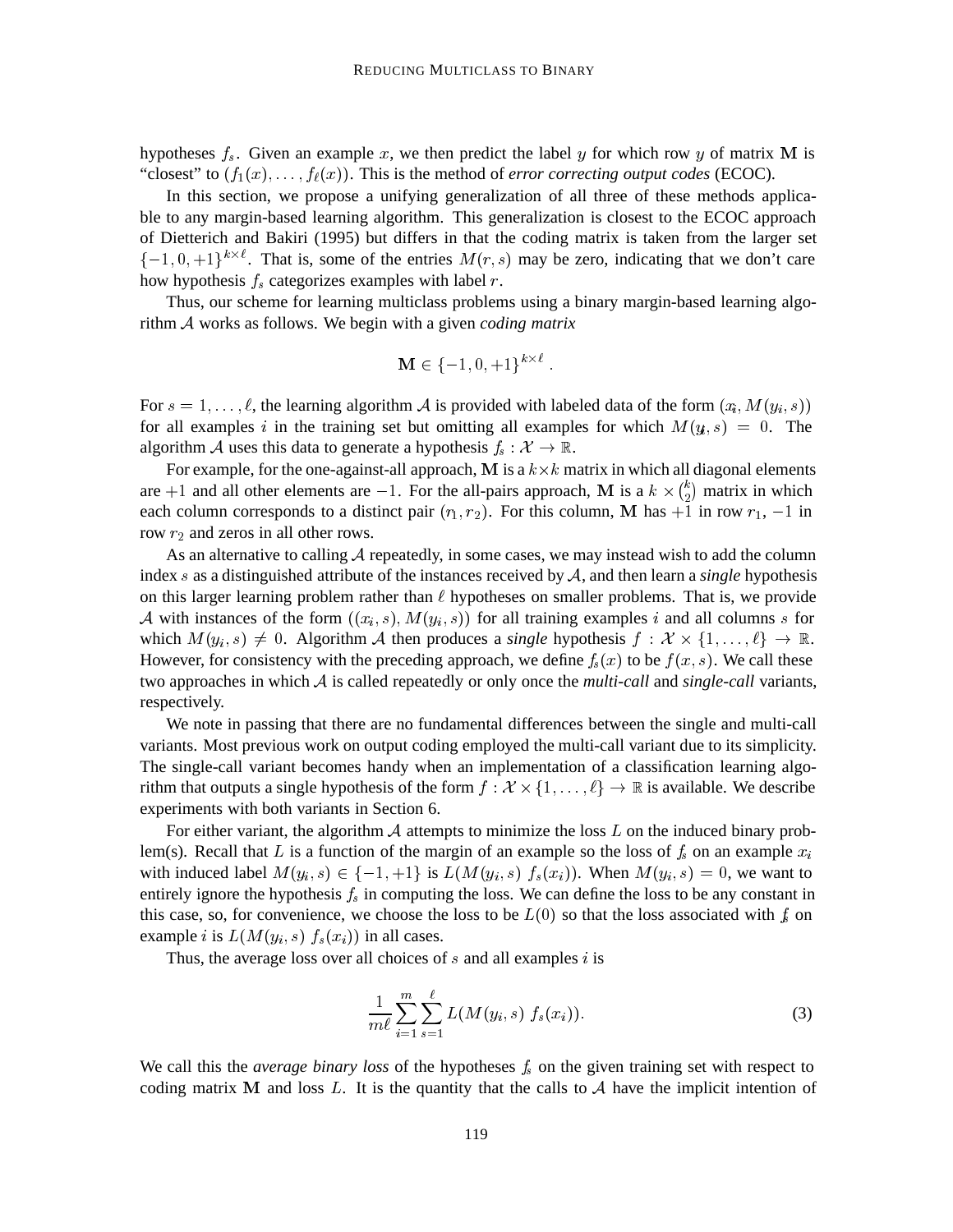minimizing. We will see in the next section how this quantity relates to the misclassification error of the final classifier that we build on the original multiclass training set.

Let  $\mathbf{M}(r)$  denote row r of M and let  $\mathbf{f}(x)$  be the vector of predictions on an instance x:

$$
\mathbf{f}(x)=(f_1(x),\ldots,f_\ell(x)).
$$

Given the predictions of the  $f_s$ 's on a test point x, which of the k labels in  $\mathcal Y$  should be predicted? While several methods of combining the  $f_s$ 's can be devised, in this paper, we focus on two that are very simple to implement and for which we can analyze the empirical risk of the original multiclass problem. The basic idea of both methods is to predict with the label r whose row  $\mathbf{M}(r)$  is "closest" to the predictions  $f(x)$ . In other words, predict the label r that minimizes  $d(\mathbf{M}(r), f(x))$  for some distance  $d$ . This formulation begs the question, however, of how we measure distance between the two vectors.

One way of doing this is to count up the number of positions  $s$  in which the sign of the prediction  $f_s(x)$  differs from the matrix entry  $M(r, s)$ . Formally, this means our distance measure is

$$
d_H(\mathbf{M}(r), \mathbf{f}(x)) = \sum_{s=1}^{\ell} \left( \frac{1 - \text{sign}(M(r, s) f_s(x))}{2} \right)
$$
(4)

where  $sign(z)$  is  $+1$  if  $z > 0$ ,  $-1$  if  $z < 0$ , and 0 if  $z = 0$ . This is essentially like computing Hamming distance between row  $\mathbf{M}(r)$  and the signs of the  $f_s(x)$ 's. However, note that if either  $M(r, s)$  or  $f_s(x)$  is zero then that component contributes  $1/2$  to the sum. For an instance x and a matrix M, the predicted label  $\hat{y} \in \{1,\ldots,k\}$  is therefore

$$
\hat{y} = \arg\min_r d_H(\mathbf{M}(r), \mathbf{f}(x))\;.
$$

r

We call this method of combining the  $f_s$ 's *Hamming decoding*.

A disadvantage of this method is that it ignores entirely the magnitude of the predictions which can often be an indication of a level of "confidence." Our second method for combining predictions takes this potentially useful information into account, as well as the relevant loss function  $L$  which is ignored with Hamming decoding. The idea is to choose the label  $r$  that is most consistent with the predictions  $f_s(x)$  in the sense that, if example x were labeled r, the total loss on example  $(x, r)$ would be minimized over choices of  $r \in \mathcal{Y}$ . Formally, this means that our distance measure is the total loss on a proposed example  $(x, r)$ :

$$
d_L(\mathbf{M}(r), \mathbf{f}(x)) = \sum_{s=1}^{\ell} L(M(r, s) f_s(x)) .
$$
 (5)

Analogous to Hamming decoding, the predicted label  $\hat{y} \in \{1,\ldots,k\}$  is

$$
\hat{y} = \arg\min_r d_L(\mathbf{M}(r), \mathbf{f}(x)) \ .
$$

We call this approach *loss-based decoding*. An illustration of the two decoding methods is given in Figure 2. The figure shows the decoding process for a problem with <sup>4</sup> classes using an output code of length  $\ell = 7$ . For clarity we denote in the figure the entries of the output code matrix by  $+$ ,  $-$  and 0 (instead of  $+1$ ,  $-1$  and 0). Note that in the example, the predicted class of the loss-based decoding (which, in this case, uses exponential loss) is different than that of the Hamming decoding.

We note in passing that the loss-based decoding method for log-loss is the well known and widely used maximum-likelihood decoding which was studied briefly in the context of ECOC by Guruswami and Sahai (1999).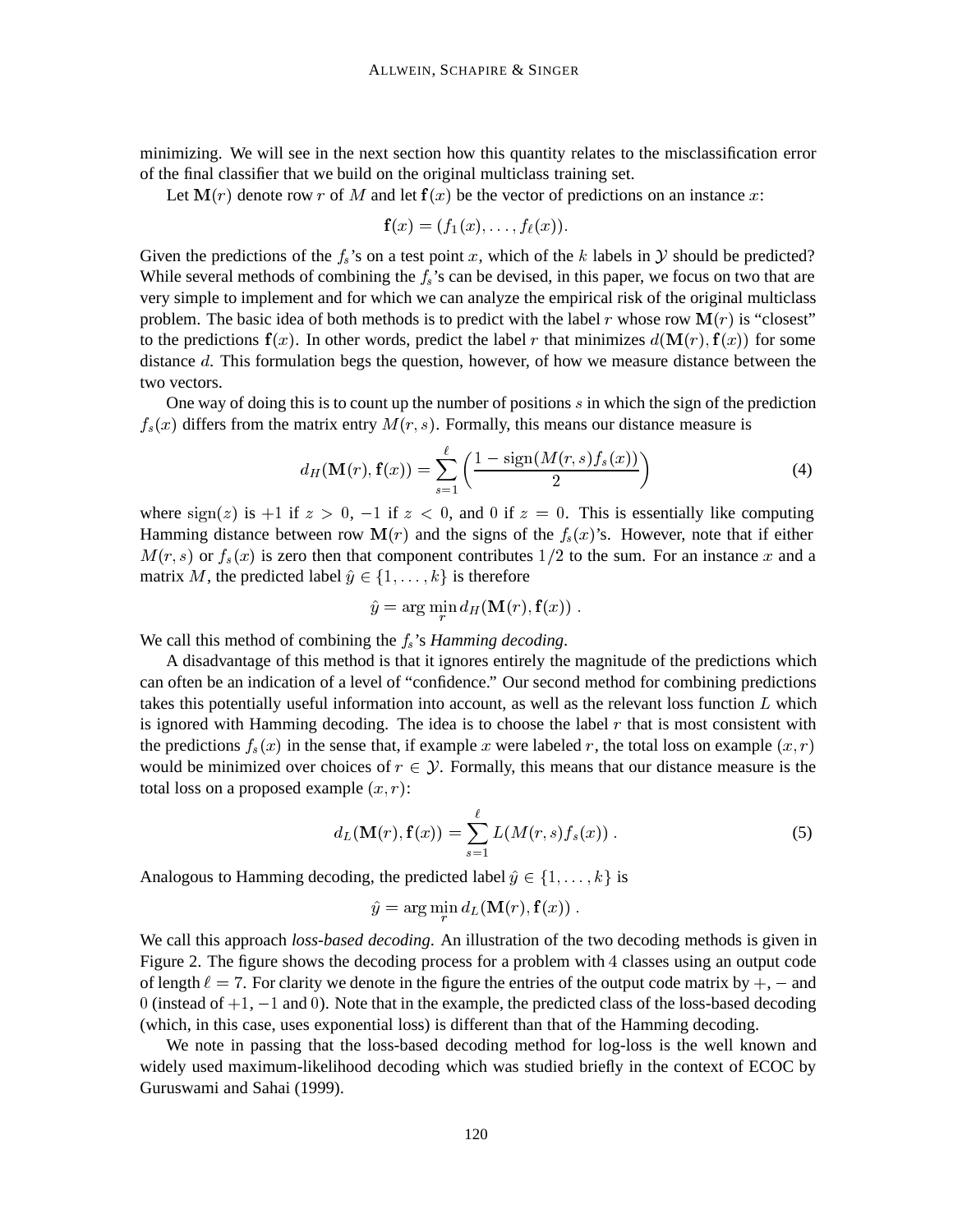

Figure 2: An illustration of the multiclass prediction procedure for Hamming decoding (top) and loss-based decoding (bottom) for a <sup>4</sup>-class problem using a code of length <sup>7</sup>. The exponential function was used for the loss-based decoding.

#### **4. Analysis of the Training Error**

In this section, we analyze the training error of the output coding methods described in the last section. Specifically, we upper bound the training error of the two decoding methods in terms of the average binary loss as defined in Eq. (3), as well as a measure of the minimum distance between any pair of rows of the coding matrix. Here, we use a simple generalization of the Hamming distance for vectors over the set  $\{-1, 0, +1\}$ . Specifically, we define the distance between two rows  $\mathbf{u}, \mathbf{v} \in \{-1, 0, +1\}^{\ell}$  to be

$$
\Delta(\mathbf{u}, \mathbf{v}) = \sum_{s=1}^{\ell} \begin{cases} 0 & \text{if } u_s = v_s \wedge u_s \neq 0 \wedge v_s \neq 0 \\ 1 & \text{if } u_s \neq v_s \wedge u_s \neq 0 \wedge v_s \neq 0 \\ 1/2 & \text{if } u_s = 0 \vee v_s = 0 \end{cases}
$$

$$
= \sum_{s=1}^{\ell} \frac{1 - u_s v_s}{2}
$$

$$
= \frac{\ell - \mathbf{u} \cdot \mathbf{v}}{2}.
$$

Our analysis then depends on the minimum distance  $\rho$  between pairs of distinct rows:

$$
\rho = \min\{\Delta(\mathbf{M}(r_1), \mathbf{M}(r_2)) : r_1 \neq r_2\}.
$$
\n(6)

For example, for the one-against-all code,  $\rho = 2$ . For the all-pairs code,  $\rho = \binom{k}{2} - 1/2 + 1$ , since every two rows  $r_1, r_2$  have exactly one component with opposite signs  $(M(r_1, s) = -M(r_2, s))$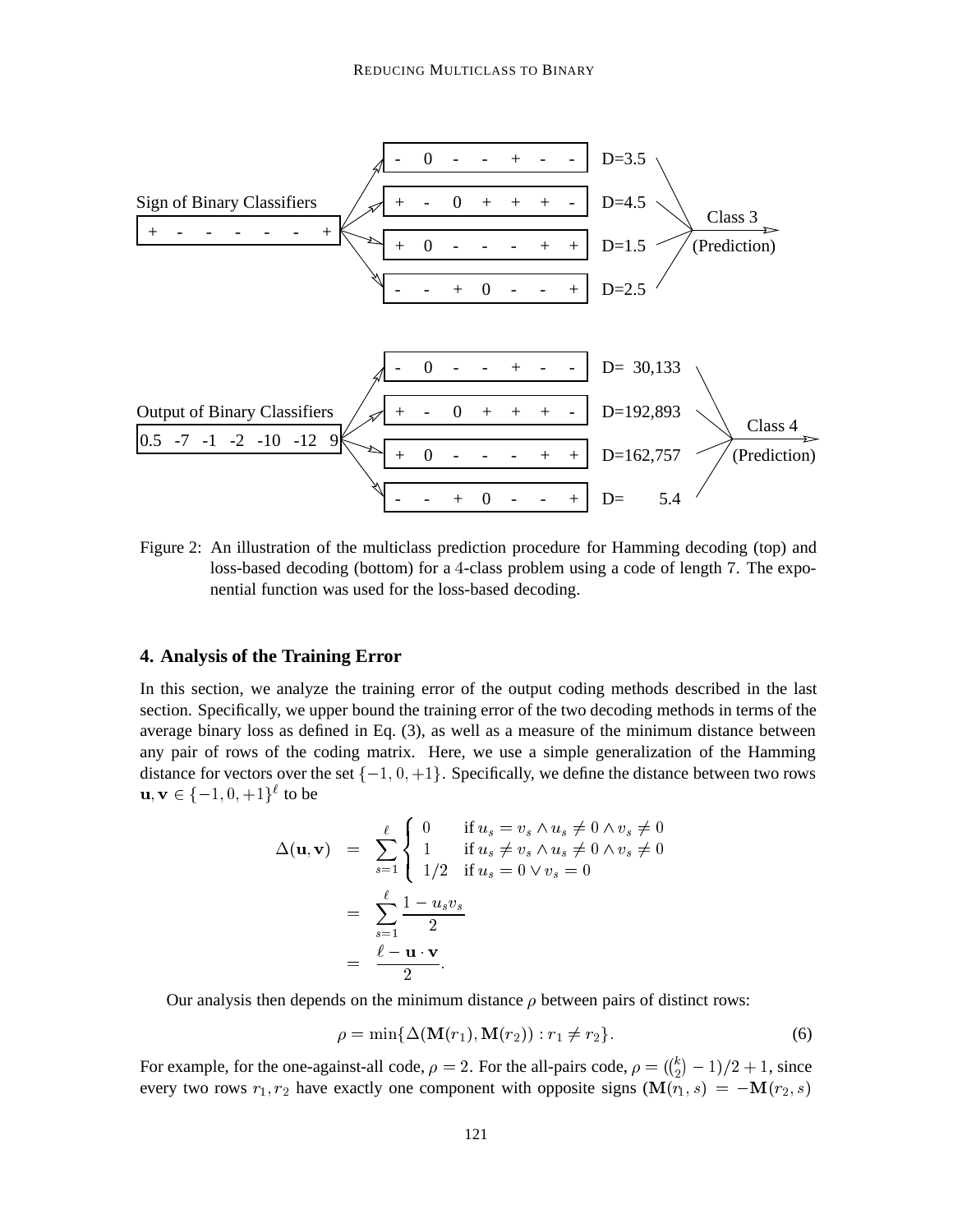and  $\mathbf{M}(r_1, s) \neq 0$  and for the rest at least one component of the two is 0 ( $\mathbf{M}(r_1, s) = 0$  or  $\mathbf{M}(r_2, s) = 0$ ). For a random matrix with components chosen uniformly over either  $\{-1, +1\}$  or  $\{-1, 0, +1\}$ , the *expected* value of  $\Delta(\mathbf{M}(r_1), \mathbf{M}(r_2))$  for any distinct pair of rows is exactly  $\ell/2$ .

Intuitively, the larger  $\rho$ , the more likely it is that decoding will "correct" for errors made by individual hypotheses. This was Dietterich and Bakiri's (1995) insight in suggesting the use of output codes with error-correcting properties. This intuition is reflected in our analysis in which a larger value of  $\rho$  gives a better upper bound on the training error. In particular, Theorem 1 states that the training error is at most  $\ell/\rho$  times worse than the average binary loss of the combined hypotheses (after scaling the loss by  $L(0)$ ). For the one-against-all matrix,  $\ell/\rho = \ell/2 = k/2$  which can be large if the number of classes is large. On the other hand, for the all-pairs matrix or for a random matrix,  $\ell/\rho$  is close to the constant 2, independent of k.

We begin with an analysis of loss-based decoding. An analysis of Hamming decoding will follow as a corollary. Concerning the loss <sup>L</sup>, our analysis assumes only that

$$
\frac{L(z) + L(-z)}{2} \ge L(0) > 0
$$
\n(7)

for all  $z \in \mathbb{R}$ . Note that this property holds if L is convex, although convexity is by no means a necessary condition. Note also that all of the loss functions in Section 2 satisfy this property. The property is illustrated in Figure 1 for four of the loss functions discussed in that section.

**Theorem 1** Let  $\varepsilon$  be the average binary loss (as defined in Eq. (3)) of hypotheses  $f_1, \ldots, f_\ell$  on a given training set  $(x_1, y_1), \ldots, (x_m, y_m)$  with respect to the coding matrix  $\mathbf{M} \in \{-1, 0, +1\}^{k \times k}$ *and loss* <sup>L</sup>*, where* <sup>k</sup> *is the cardinality of the label set* <sup>Y</sup>*. Let be as in Eq. (6). Assume that* <sup>L</sup> *satisfies Eq. (7) for all*  $z \in \mathbb{R}$ *. Then the training error using loss-based decoding is at most* 

$$
\frac{\ell \varepsilon}{\rho L(0)}
$$

**Proof:** Suppose that loss-based decoding incorrectly classifies an example  $(x, y)$ . Then there is some label  $r \neq y$  for which

$$
d_L(\mathbf{M}(r), \mathbf{f}(x)) \le d_L(\mathbf{M}(y), \mathbf{f}(x)).
$$
\n(8)

Let

$$
S_{\Delta} = \{ s : M(r, s) \neq M(y, s) \land M(r, s) \neq 0 \land M(y, s) \neq 0 \}
$$

be the set of columns of M in which rows r and y differ and are both non-zero. Let

$$
S_0 = \{ s : M(r, s) = 0 \lor M(y, s) = 0 \}
$$

be the set of columns in which either row r or row y is zero. Let  $z_s = M(y, s) f_s(x)$  and  $z_s' =$  $M(r, s) f_s(x)$ . Then Eq. (8) becomes

$$
\sum_{s=1}^{\ell} L(z_s') \leq \sum_{s=1}^{\ell} L(z_s)
$$

which implies

$$
\sum_{s \in S_\Delta \cup S_0} L(z_s') \leq \sum_{s \in S_\Delta \cup S_0} L(z_s)
$$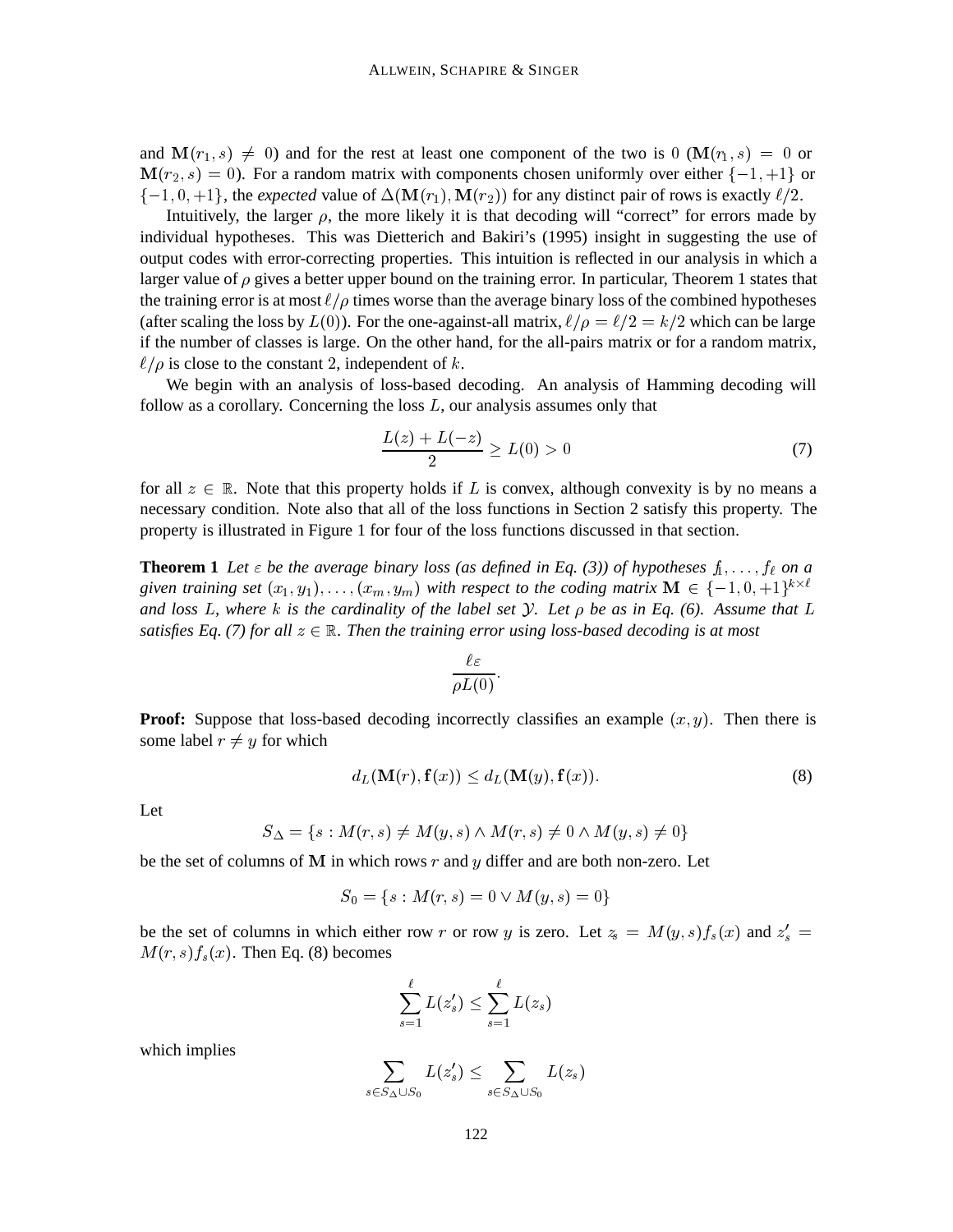since  $z_s = z'_s$  if  $s \notin S_\Delta \cup S_0$ . This in turn implies that

$$
\sum_{s=1}^{\ell} L(z_s) \ge \sum_{s \in S_{\Delta} \cup S_0} L(z_s)
$$
\n
$$
\ge \frac{1}{2} \sum_{s \in S_{\Delta} \cup S_0} (L(z'_s) + L(z_s))
$$
\n
$$
= \frac{1}{2} \sum_{s \in S_{\Delta}} (L(z'_s) + L(z_s))
$$
\n
$$
+ \frac{1}{2} \sum_{s \in S_0} (L(z'_s) + L(z_s)).
$$
\n(9)

If  $s \in S_\Delta$  then  $z_s' = -z_s$  and, by assumption,  $(L(-z_s) + L(z_s))/2 \ge L(0)$ . Thus, the first term of Eq. (9) is at least  $L(0) |S_{\Delta}|$ . If  $s \in S_0$ , then either  $z_s = 0$  or  $z_s' = 0$ . Either case implies that  $L(z<sub>s</sub><sup>'</sup>) + L(z<sub>s</sub>) \ge L(0)$ . Thus, the second term of Eq. (9) is at last  $L(0) |S_0|/2$ .

Therefore, Eq. (9) is at least

$$
L(0)\left(|S_\Delta|+\frac{|S_0|}{2}\right)=L(0)\Delta(\mathbf M(r),\mathbf M(y))\ge \rho L(0).
$$

In other words, a mistake on training example  $(x_i, y_i)$  implies that

$$
\sum_{s=1}^{\ell} L(M(y_i,s)f_s(x_i)) \geq \rho L(0)
$$

so the number of training mistakes is at most

$$
\frac{1}{\rho L(0)}\sum_{i=1}^m\sum_{s=1}^\ell L(M(y_i,s)f_s(x_i))=\frac{m\ell\varepsilon}{\rho L(0)}
$$

and the training error is at most  $\ell \epsilon / (\rho L(0))$  as claimed.  $\blacksquare$ 

As a corollary, we can give a similar but weaker theorem for Hamming decoding. Note that we use a different assumption about the loss function  $L$ , but one that also holds for all of the loss functions described in Section 2.

**Corollary 2** *Let*  $f_1, \ldots, f_\ell$  *be a set of hypotheses on a training set*  $(x_1, y_1), \ldots, (x_m, y_m)$ *, and let*  $\mathbf{M} \in \{-1, 0, +1\}^{k \times \ell}$  be a coding matrix where k is the cardinality of the label set Y. Let  $\rho$  be as *in Eq. (6). Then the training error using Hamming decoding is at most*

$$
\frac{1}{\rho m} \sum_{i=1}^{m} \sum_{s=1}^{\ell} \left( 1 - \text{sign}(M(y_i, s) f_s(x_i)) \right). \tag{10}
$$

*Moreover, if* L is a loss function satisfying  $L(z) \ge L(0) > 0$  for  $z < 0$  and  $\varepsilon$  is the average binary *loss with respect to this loss function, then the training error using Hamming decoding is at most*

$$
\frac{2\ell\varepsilon}{\rho L(0)}.\tag{11}
$$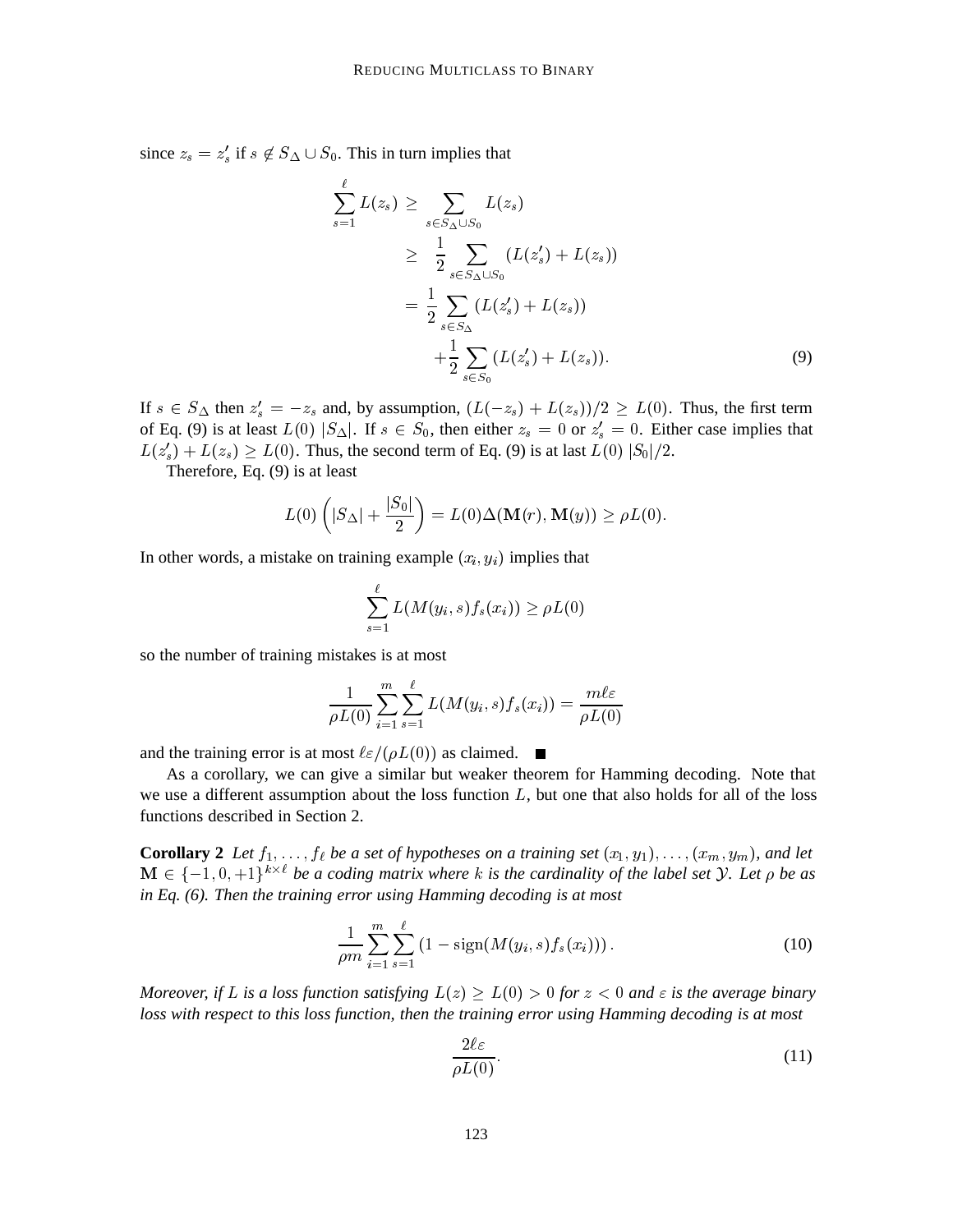**Proof:** Consider the loss function  $H(z) = (1 - sign(z))/2$ . From Eqs. (4) and (5), it is clear that Hamming decoding is equivalent to loss-based decoding using this loss function. Moreover,  $H$ satisfies Eq. (7) for all  $z$  so we can apply Theorem 1 to get an upper bound on the training error of

$$
\frac{2}{\rho m} \sum_{i=1}^{m} \sum_{s=1}^{\ell} H(M(y_i, s) f_s(x_i)) \tag{12}
$$

which equals Eq. (10).

For the second part, note that if  $z \leq 0$  then  $H(z) \leq 1 \leq L(z)/L(0)$ , and if  $z > 0$  then  $H(z)=0 \leq L(z)/L(0)$ . This implies that Eq. (12) is bounded above by Eq. (11).

Theorem 1 and Corollary 2 are broad generalizations of similar results proved by Schapire and Singer (1999) in a much more specialized setting involving only AdaBoost. Also, Corollary 2 generalizes some of the results of Guruswami and Sahai (1999) that bound the multiclass training error in terms of the training (misclassification) error rates of the binary classifiers.

The bounds of Theorem 1 and Corollary 2 depend implicitly on the fraction of zero entries in the matrix. Intuitively, the more zeros there are, the more examples that are ignored and the harder it should be to drive down the training error. At an extreme, if M is all zeros, then  $\rho$  is fairly large  $(\ell/2)$  but learning certainly should not be possible. To make this dependence explicit, let

$$
T = \{(i, s) : M(y_i, s) = 0\}
$$

be the set of pairs i, s inducing examples that are ignored during learning. Let  $q = |T|/(m\ell)$  be the fraction of ignored pairs. Let  $\varepsilon$  be the average binary loss *restricted* to the pairs not ignored during training:

$$
\varepsilon = \frac{1}{|T^c|} \sum_{(i,s) \in T^c} L(M(y_i,s) f_s(x_i))
$$

where  $T^c = \{(i, s) : M(y_i, s) \neq 0\}$ . Then the bound in Theorem 1 can be rewritten

$$
\frac{\ell}{\rho L(0)} \frac{1}{m\ell} \left( \sum_{(i,s)\in T} L(0) + \sum_{(i,s)\notin T} L(M(y_i,s)f_s(x_i)) \right) = \frac{\ell}{\rho} \left( q + (1-q)\frac{\varepsilon}{L(0)} \right).
$$

Similarly, let  $\epsilon$  be the fraction of misclassification errors made on  $T^c$ :

$$
\epsilon = \frac{1}{|T^c|} \sum_{(i,s) \in T^c} \llbracket M(y_i, s) \neq \text{sign}(f_s(x_i)) \rrbracket.
$$

The first part of Corollary 2 implies that the training error using Hamming decoding is bounded above by

$$
\frac{\ell}{\rho}(q+2(1-q)\epsilon).
$$

We see from these bounds that there are many trade-offs in the design of the coding matrix M. On the one hand, we want the rows to be far apart so that  $\rho$  will be large, and we also want there to be few non-zero entries so that q will be small. On the other hand, attempting to make  $\rho$  large and q small may produce binary problems that are difficult to learn, yielding large (restricted) average binary loss.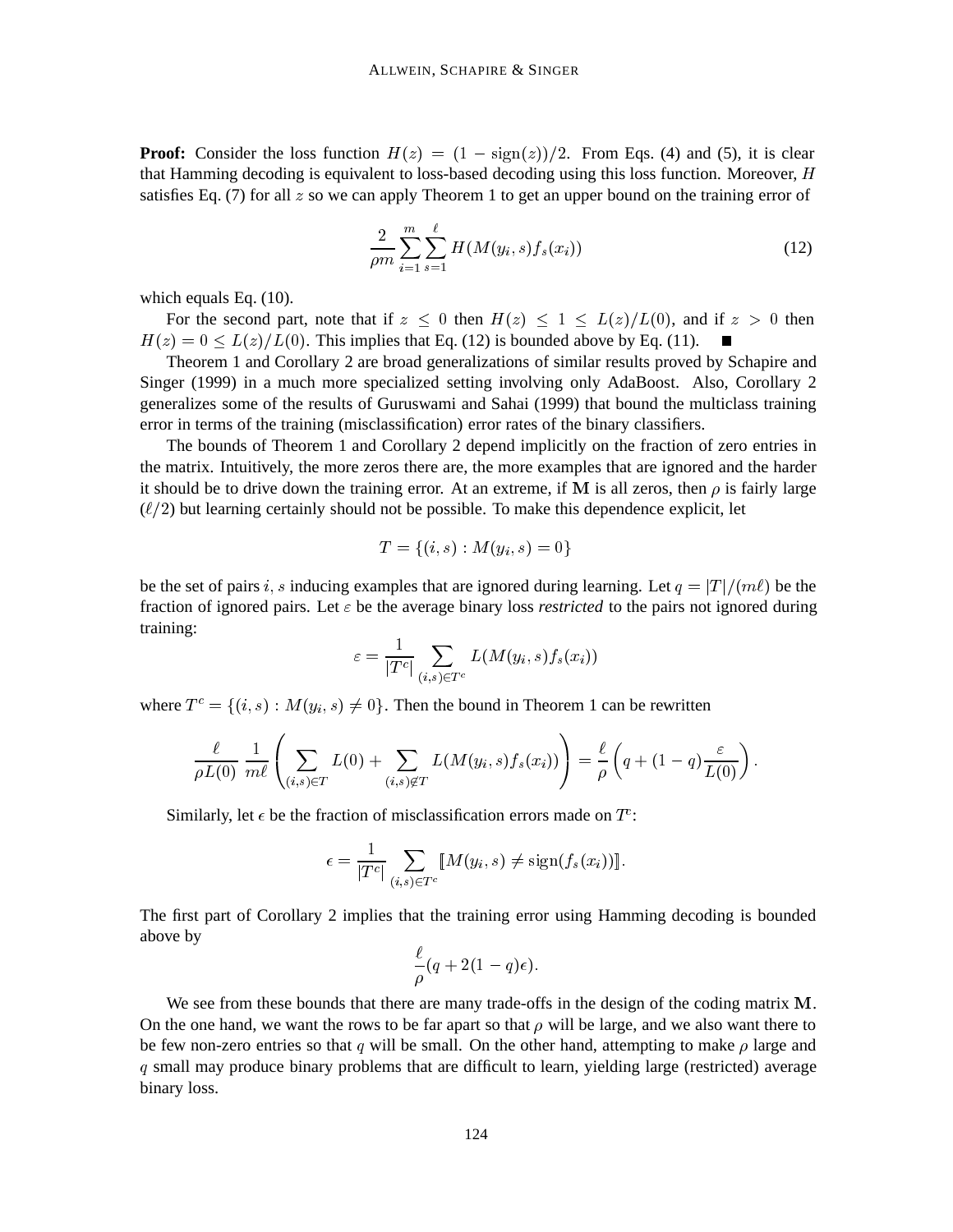### **5. Analysis of Generalization Error for Boosting with Loss-based Decoding**

The previous section considered only the training error using output codes. In this section, we take up the more difficult task of analyzing the generalization error. Because of the difficulty of obtaining such results, we do not have the kind of general results obtained for training error which apply to a broad class of loss functions. Instead, we focus only on the generalization error of using AdaBoost with output coding and loss-based decoding. Specifically, we show how the margintheoretic analysis of Schapire et al. (1998) can be extended to this more complicated algorithm.

Briefly, Schapire et al.'s analysis was proposed as a means of explaining the empirically observed tendency of AdaBoost to resist overfitting. Their theory was based on the notion of an example's *margin* which, informally, measures the "confidence" in the prediction made by a classifier on that example. They then gave a two-part analysis of AdaBoost: First, they proved a bound on the generalization error in terms of the margins of the training examples, a bound that is independent of the number of base hypotheses combined, and a bound suggesting that larger margins imply lower generalization error. In the second part of their analysis, they proved that AdaBoost tends to aggressively increase the margins of the training examples.

In this section, we give counterparts of these two parts of their analysis for the combination of AdaBoost with loss-based decoding. We also assume that the single-call variant is used as described in Section 3. The result is essentially the AdaBoost.MO algorithm of Schapire and Singer (1999) (specifically, what they called "Variant 2").

This algorithm works as follows. We assume that a coding matrix <sup>M</sup> is given. The algorithm works in rounds, repeatedly calling the base learning algorithm to obtain a base hypothesis. On each round  $t = 1, \ldots, T$ , the algorithm computes a distribution  $D_t$  over pairs of training examples and columns of the matrix M, i.e., over the set  $\{1,\ldots,m\}\times\mathcal{L}$  where  $\mathcal{L}=\{1,\ldots,\ell\}$ . The base learning algorithm uses the training data (with binary labels as encoded using  $M$ ) and the distribution  $D<sub>i</sub>$  to obtain a base hypothesis  $h_t : \mathcal{X} \times \mathcal{L} \to \{-1, +1\}$ . (In general,  $h_t$ 's range may be R, but here, for simplicity, we assume that  $h_t$  is binary valued.) The error  $\epsilon_t$  of  $h_t$  is the probability with respect to  $D_t$  of misclassifying one of the examples. That is,

$$
\epsilon_t = \Pr_{(i,s) \sim D_t} [M(y_i, s) \neq h_t(x_i, s)]
$$
  
= 
$$
\sum_{i=1}^m \sum_{s=1}^\ell D_t(i, s) [M(y_i, s) \neq h_t(x_i, s)].
$$

The distribution  $D_t$  is then updated using the rule

$$
D_{t+1}(i,s) = \frac{D_t(i,s) \exp(-\alpha_t M(y_i, s) h_t(x_i, s))}{Z_t}.
$$
\n(13)

Here,  $\alpha_t = (1/2) \ln((1 - \epsilon_t)/\epsilon_t)$  (which is nonnegative, assuming, as we do, that  $\epsilon_t \le 1/2$ ), and  $Z_t$ is a normalization constant ensuring that  $D_{t+1}$  is a distribution. It is straightforward to show that

$$
Z_t = 2\sqrt{\epsilon_t (1 - \epsilon_t)}.
$$
\n(14)

(The initial distribution is chosen to be uniform so that  $D_1(i, s)=1/(m\ell)$ .)

After  $T$  rounds, this procedure outputs a final classifier  $H$  which, because we are using lossbased decoding, is

$$
H(x) = \arg\min_{y \in \mathcal{Y}} \sum_{s=1}^{\ell} \exp\left(-M(y, s) \sum_{t=1}^{T} \alpha_t h_t(x, s)\right).
$$
 (15)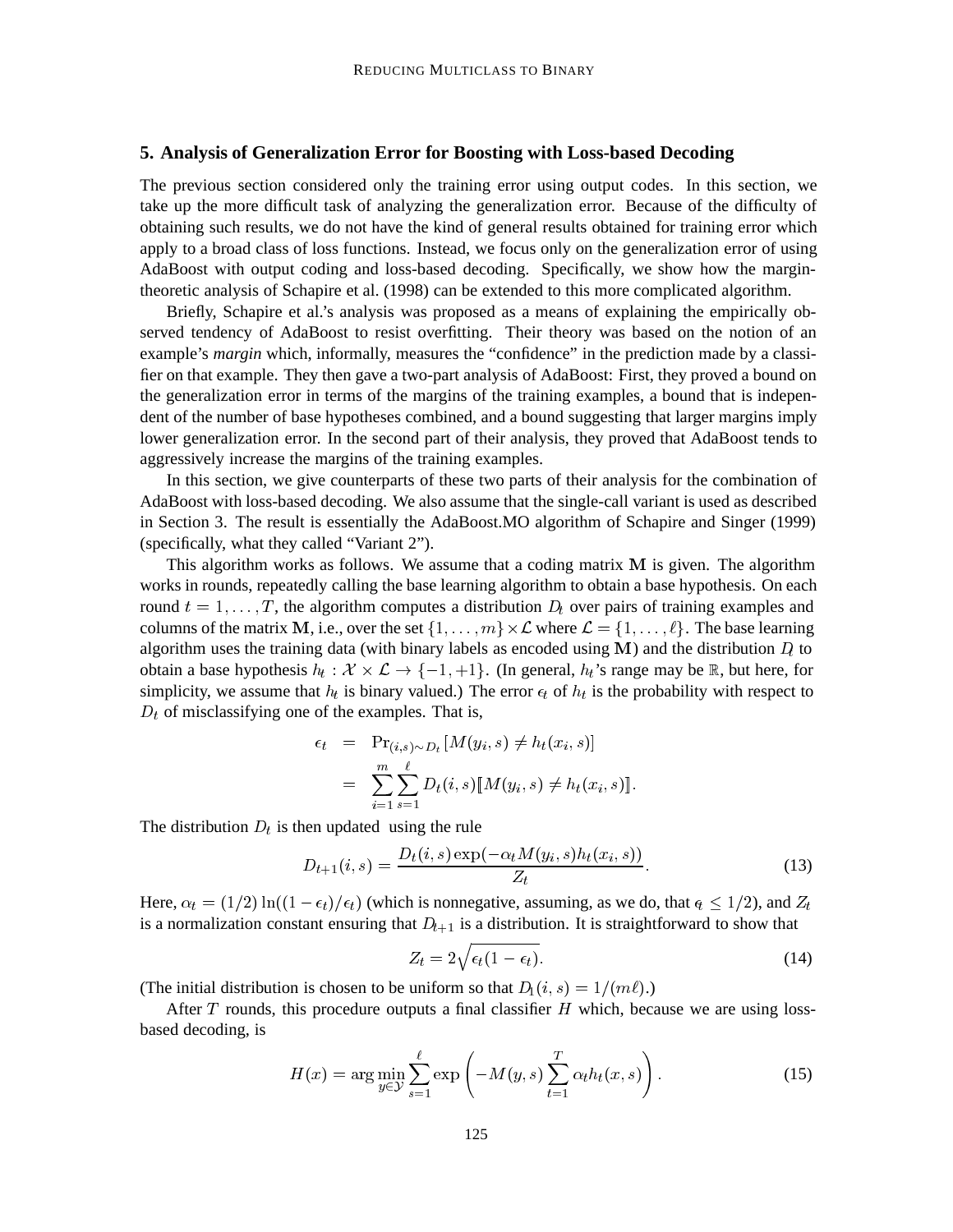We begin our margin-theoretic analysis with a definition of the margin of this combined multiclass classifier. First, let

$$
\nu(f,\eta,x,y)=-\frac{1}{\eta}\ln\left(\frac{1}{\ell}\sum_{s=1}^\ell e^{-\eta M(y,s)f(x,s)}\right).
$$

If we let

 $\eta = \sum \alpha_t$  $t=1$  $-1$  $(16)$ 

and

$$
f(x,s) = \frac{1}{\eta} \sum_{t=1}^{T} \alpha_t h_t(x,s),
$$
\n(17)

we can then rewrite Eq. (15) as

$$
H(x) = \arg\max_{y \in \mathcal{Y}} \nu(f, \eta, x, y).
$$
 (18)

Since we have transformed the argument of the minimum in Eq. (15) by a strictly decreasing function (namely,  $x \mapsto -(1/\eta) \ln(x/\ell)$ ) to arrive at Eq. (18) it is clear that we have not changed the definition of  $H$ . This rewriting has the effect of normalizing the argument of the maximum in Eq. (18) so that it is always in the range  $[-1, +1]$ . We can now define the *margin* for a labeled example  $(x, y)$  to be the difference between the vote  $\nu(f, \eta, x, y)$  given to the correct label y, and the largest vote given to any other label. We denote the margin by  $\mathcal{M}_{f,\eta}(x, y)$ . Formally,

$$
\mathcal{M}_{f,\eta}(x,y) = \frac{1}{2}\left[\nu(f,\eta,x,y) - \max_{r\neq y}\nu(f,\eta,x,r)\right],
$$

where the factor of  $1/2$  simply ensures that the margin is in the range  $[-1, +1]$ . Note that the margin is positive if and only if H correctly classifies example  $(x, y)$ .

Although this definition of margin is seemingly very different from the one given earlier in the paper for binary problems (which is the same as the one used by Schapire et al. in their comparatively simple context), we show next that maximizing training-example margins translates into a better bound on generalization error, independent of the number of rounds of boosting.

Let H be the base-hypothesis space of  $\{-1, +1\}$ -valued functions on  $\mathcal{X} \times \mathcal{L}$ . We let  $co(\mathcal{H})$ denote the *convex hull* of <sup>H</sup>:

$$
\operatorname{co}(\mathcal{H}) = \left\{ f : x \mapsto \sum_{h} \alpha_h h(x) \mid \alpha_h \ge 0, \sum_{h} \alpha_h = 1 \right\},\
$$

where it is understood that each of the sums above is over the finite subset of hypotheses in  $H$  for which  $\alpha_h > 0$ . Thus, f as defined in Eq. (17) belongs to  $\text{co}(\mathcal{H})$ .

We assume that training examples are chosen i.i.d. from some distribution D on  $\mathcal{X} \times \mathcal{Y}$ . We write probability or expectation with respect to a random choice of an example  $(x, y)$  according to D as  $Pr_D[\cdot]$  and  $E_D[\cdot]$ . Similarly, probability and expectation with respect to an example chosen uniformly at random from training set S is denoted  $Pr_S[\cdot]$  and  $E_S[\cdot]$ .

We can now prove the first main theorem of this section which shows how the generalization error can be usefully bounded when most of the training examples have large margin. This is very similar to the results of Schapire et al. (1998) except for the fact that it applies to loss-based decoding for a general coding matrix <sup>M</sup>.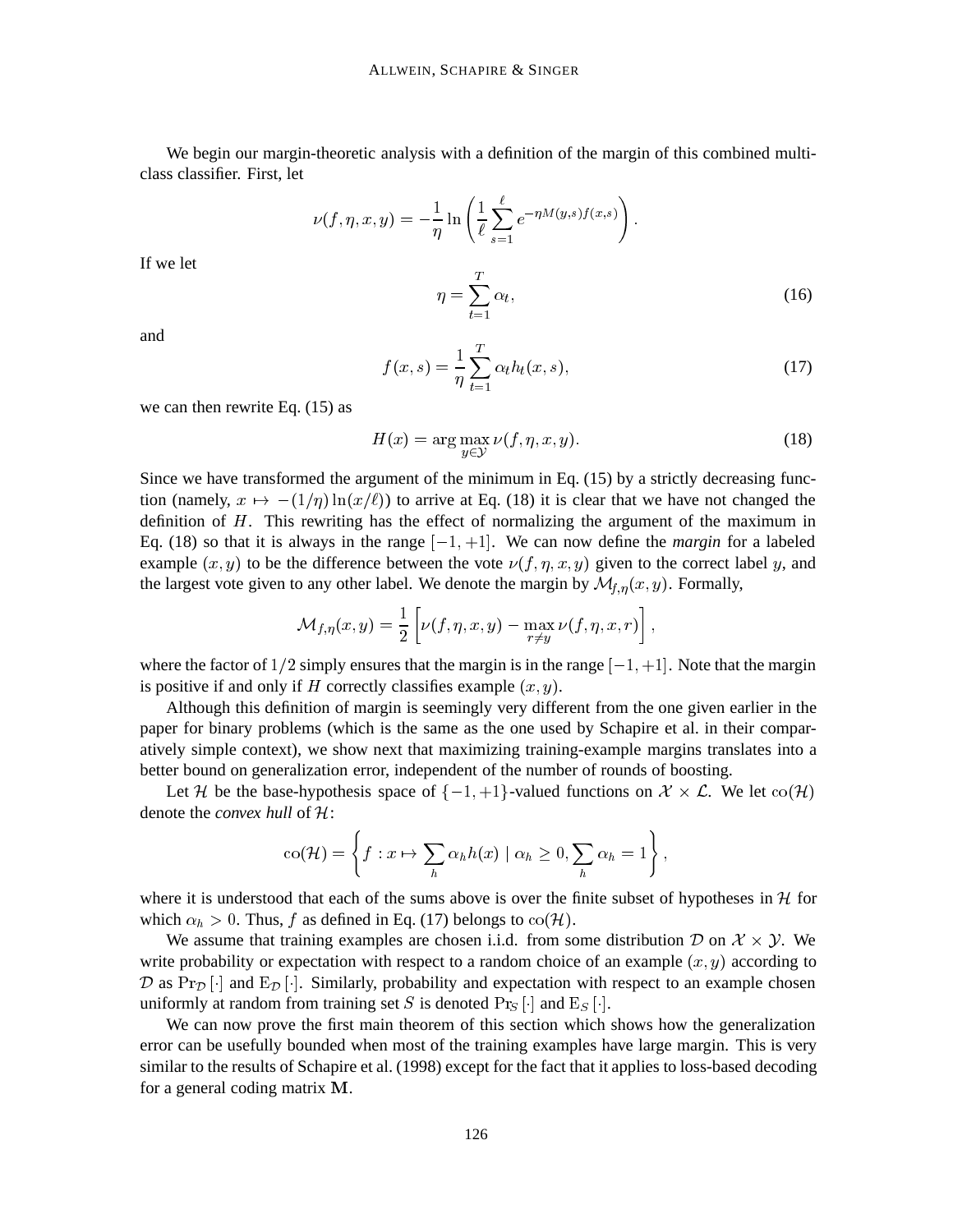**Theorem 3** Let  $D$  be a distribution over  $X \times Y$ , and let S be a sample of m examples chosen *independently at random according to* <sup>D</sup>*. Suppose the base-classifier space* <sup>H</sup> *has VC-dimension* d, and let  $\delta > 0$ . Assume that  $m \geq d\ell \geq 1$  where  $\ell$  is the number of columns in the coding matrix M. Then with probability at least  $1 - \delta$  over the random choice of the training set S, every weighted *average* function  $f \in \text{co}(\mathcal{H})$  *and every*  $\eta > 0$  *satisfies the following bound for all*  $\theta > 0$ :

$$
\Pr_{\mathcal{D}}\left[\mathcal{M}_{f,\eta}(x,y)\leq 0\right]\leq \Pr_{S}\left[\mathcal{M}_{f,\eta}(x,y)\leq \theta\right]+O\left(\frac{1}{\sqrt{m}}\left(\frac{d\log^2(\ell m/d)}{\theta^2}+\log(1/\delta)\right)^{1/2}\right).
$$

**Proof:** To prove the theorem, we will first need to define the notion of a sloppy cover, slightly specialized for our purposes. For a class  $\mathcal F$  of real-valued functions over  $\mathcal X \times \mathcal Y$ , a training set  $S \subset \mathcal{X} \times \mathcal{Y}$  of size m, and real numbers  $\theta > 0$  and  $\epsilon \geq 0$ , we say that a function class F is an *e-sloppy*  $\theta$ -cover of F with respect to S if, for all F in F, there exists F in F with PrS has a series of the contract of the contract of the contract of the contract of the contract of the contract of  $|\hat{F}(x,y) - F(x,y)| > \theta$   $\leq \epsilon$ . Let  $\mathcal{N}(\mathcal{F}, \theta, \epsilon, m)$  denote the maximum, over all training sets S of size m, of the size of the smallest  $\epsilon$ -sloppy  $\theta$ -cover of F with respect to S.

Using techniques from Bartlett (1998), Schapire et al. (1998, Theorem 4) give a theorem which states that, for  $\epsilon > 0$  and  $\theta > 0$ , the probability over the random choice of training set S that there exists any function  $F \in \mathcal{F}$  for which

$$
\Pr_{\mathcal{D}}\left[F(x,y) \le 0\right] > \Pr_{S}\left[F(x,y) \le \theta\right] + \epsilon
$$

is at most

$$
2\mathcal{N}(\mathcal{F}, \theta/2, \epsilon/8, 2m)e^{-\epsilon^2 m/32}.
$$
 (19)

We prove Theorem 3 by applying this result to the family of functions

$$
\mathcal{F} = \{ \mathcal{M}_{f,\eta} : f \in \text{co}(\mathcal{H}), \eta > 0 \}.
$$

To do so, we need to construct a relatively small set of functions that approximate all the functions in  $\mathcal{F}$ .

We start with a lemma that implies that any function  $\mathcal{M}_{f,\eta}$  can be approximated by  $\mathcal{M}_{f,\hat{\eta}}$  for some  $\hat{\eta}$  in the small finite set

$$
\mathcal{E}_\theta = \left\{\frac{\ln \ell}{i\theta}: i = 1, \ldots, \left\lceil \frac{\ln \ell}{2\theta^2} \right\rceil \right\}.
$$

**Lemma 4** *For all*  $\eta > 0$ *, there exists*  $\hat{\eta} \in \mathcal{E}_{\theta}$  *such that for all*  $f \in \text{co}(\mathcal{H})$  *and for all*  $x \in \mathcal{X}$ *,*  $r \in \mathcal{Y}$ *,* 

$$
|\nu(f,\eta,x,y)-\nu(f,\hat{\eta},x,y)|\leq \theta.
$$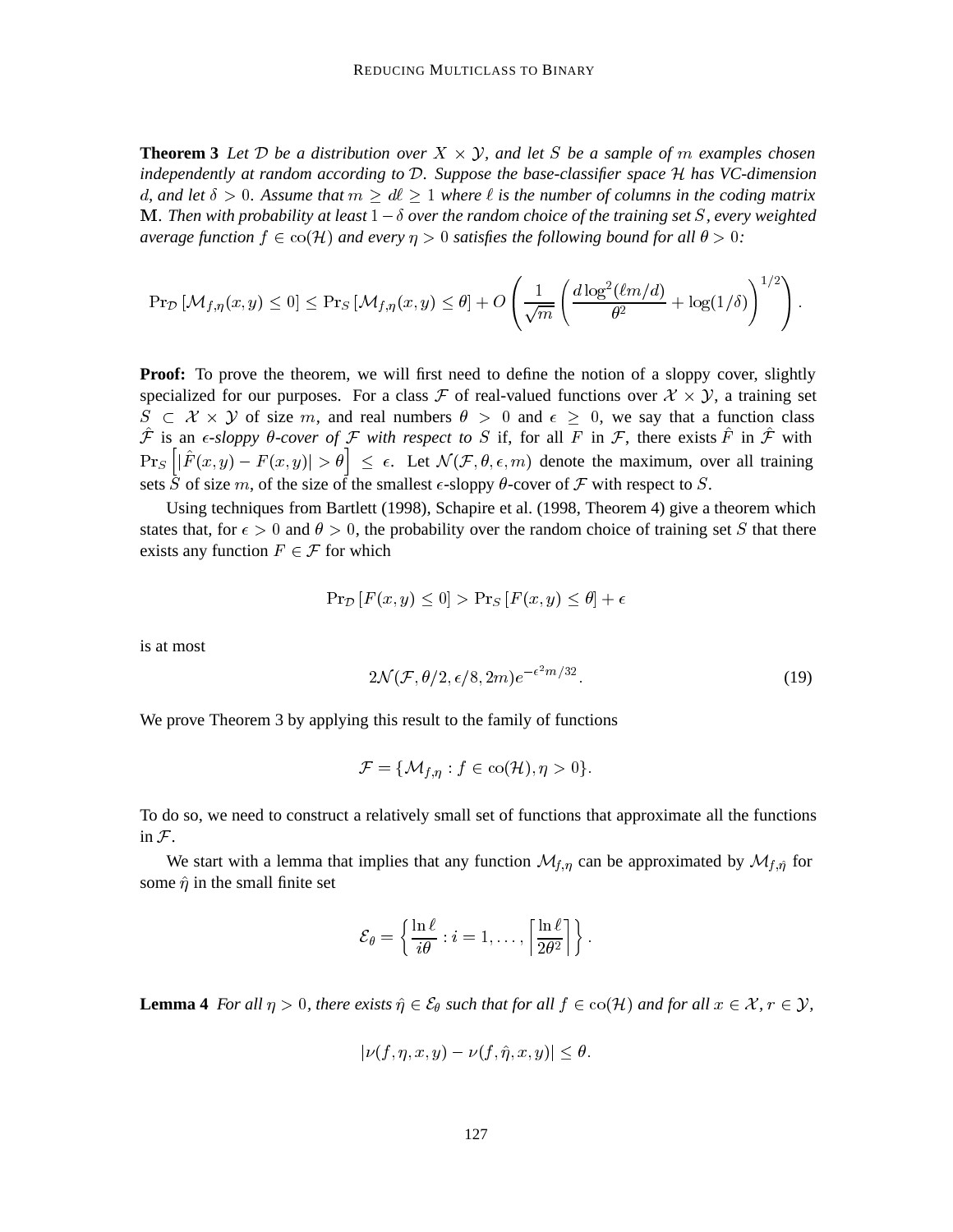**Proof:** Let

$$
\Lambda(\eta,\mathbf{z})=\frac{1}{\eta}\ln\left(\frac{1}{\ell}\sum_{s=1}^{\ell}e^{\eta z_s}\right)
$$

for  $\mathbf{z} \in \mathbb{R}^{\ell}$ . We claim first that, for any  $\mathbf{z}$ , and for  $0 < \eta_1 \leq \eta_2$ ,

$$
0 \leq \Lambda(\eta_2, \mathbf{z}) - \Lambda(\eta_1, \mathbf{z}) \leq \left(\frac{1}{\eta_1} - \frac{1}{\eta_2}\right) \ln \ell. \tag{20}
$$

For the first inequality, it suffices to show that  $F(\eta) = \Lambda(\eta, \mathbf{z})$  is nondecreasing. Differentiating, we find that

$$
\frac{dF}{d\eta} = \frac{\ln \ell + \sum_{s=1}^{\ell} p_s \ln p_s}{\eta^2} \tag{21}
$$

where  $p_s = e^{\eta z_s}/\sum_{s=1}^{\ell} e^{\eta z_s}$ . Since entropy over  $\ell$  symbols cannot exceed  $\ln \ell$ , this quantity is nonnegative.

For the second inequality of Eq. (20), it suffices to show that  $G(\eta) = \Lambda(\eta, \mathbf{z}) + (\ln \ell)/\eta$  is nonincreasing. Again differentiating (or reusing Eq. (21)), we find that

$$
\frac{dG}{d\eta} = \frac{\sum_{s=1}^{\ell} p_s \ln p_s}{\eta^2}
$$

which is nonpositive since entropy cannot be negative.

So, if  $\eta \ge \min \mathcal{E}_{\theta}$ , then let  $\hat{\eta} = (\ln \ell)/(i\theta)$  be the largest element of  $\mathcal{E}_{\theta}$  that is no bigger than  $\eta$ . If  $i>1$  then

$$
\frac{\ln \ell}{i\theta} \le \eta < \frac{\ln \ell}{(i-1)\theta}
$$

so

$$
0 \leq \Lambda(\eta, \mathbf{z}) - \Lambda(\hat{\eta}, \mathbf{z}) \leq \left(\frac{i\theta}{\ln \ell} - \frac{1}{\eta}\right) \ln \ell
$$
  

$$
\leq \left(\frac{i\theta}{\ln \ell} - \frac{(i-1)\theta}{\ln \ell}\right) \ln \ell = \theta.
$$

If  $i = 1$ , then

$$
0\leq \Lambda(\eta,\mathbf{z})-\Lambda(\hat{\eta},\mathbf{z})\leq \left(\frac{\theta}{\ln \ell}-\frac{1}{\eta}\right)\ln \ell \leq \theta.
$$

It remains then only to handle the case that  $\eta$  is small. Assume that  $\mathbf{z} \in [-1, +1]^\ell$ . Then

$$
\Lambda(\eta, \mathbf{z}) = \frac{1}{\eta} \ln \left( \frac{1}{\ell} \sum_{s=1}^{\ell} e^{\eta z_s} \right)
$$
  
\n
$$
\leq \frac{1}{\eta} \ln \left( \exp \left( \frac{\eta^2}{2} + \frac{\eta}{\ell} \sum_{s=1}^{\ell} z_s \right) \right)
$$
  
\n
$$
= \frac{\eta}{2} + \frac{1}{\ell} \sum_{s=1}^{\ell} z_s.
$$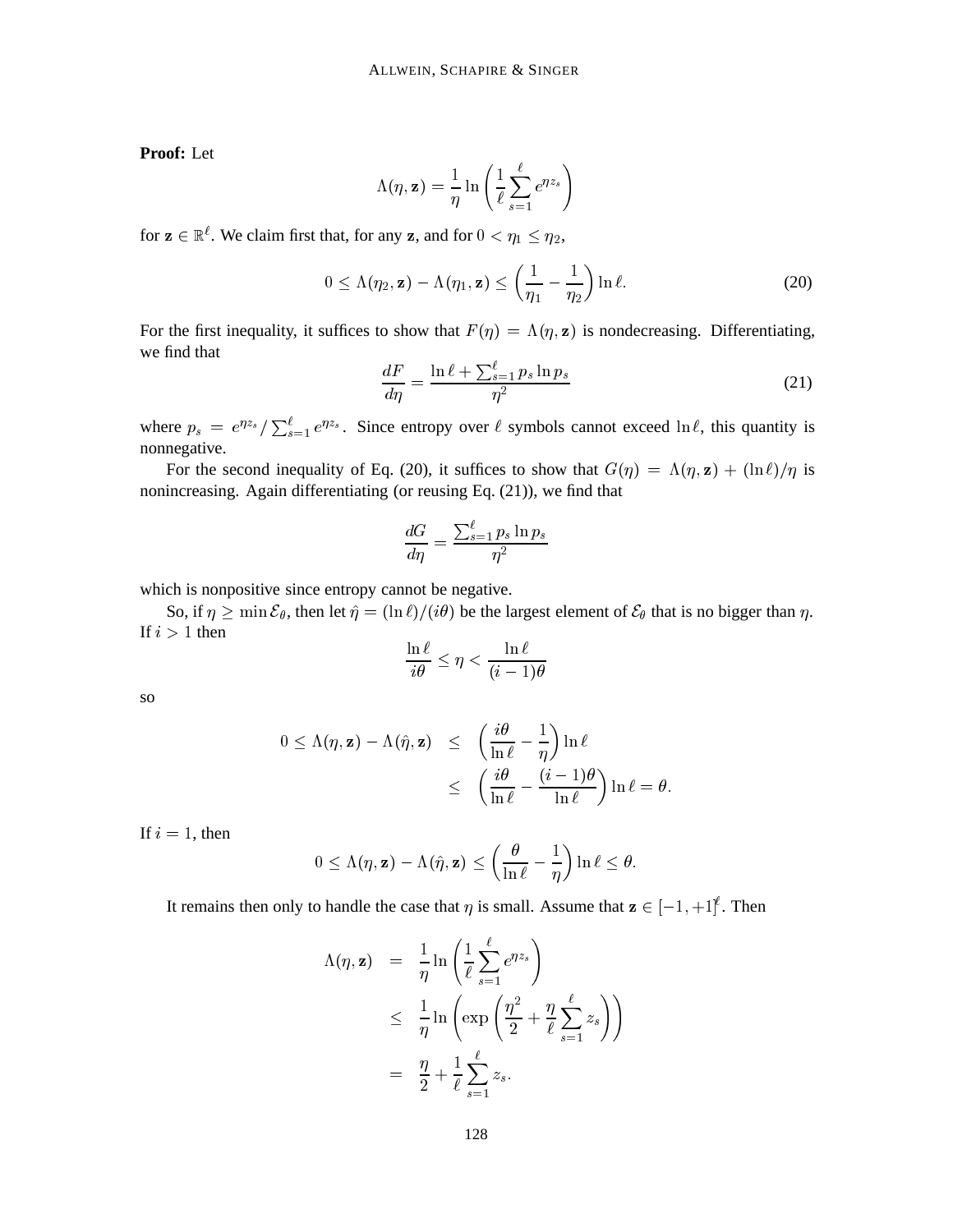This is because, as proved by Hoeffding (1963), for any random variable X with  $a \le X \le b$ , and for  $\eta > 0$ ,

$$
\mathbf{E}\left[e^{\eta X}\right] \le \exp\left(\frac{\eta^2(b-a)^2}{8} + \eta \mathbf{E}\left[X\right]\right).
$$

On the other hand, by Eq. (20),

$$
\Lambda(\eta, \mathbf{z}) \geq \lim_{\eta \to 0} \Lambda(\eta, \mathbf{z})
$$
  
= 
$$
\lim_{\eta \to 0} \frac{\frac{1}{\ell} \sum_{s=1}^{\ell} e^{\eta z_s} z_s}{\frac{1}{\ell} \sum_{s=1}^{\ell} e^{\eta z_s}}
$$
  
= 
$$
\frac{1}{\ell} \sum_{s=1}^{\ell} z_s
$$

where the first equality uses l'Hôpital's rule. Thus, if  $\eta < \min \mathcal{E}_{\theta}$ , then we take  $\hat{\eta} = \min \mathcal{E}_{\theta} \approx 2\theta$ so that

$$
\frac{1}{\ell}\sum_{s=1}^{\ell}z_s \leq \Lambda(\eta, \mathbf{z}) \leq \Lambda(\hat{\eta}, \mathbf{z}) \leq \frac{1}{\ell}\sum_{s=1}^{\ell}z_s + \frac{\hat{\eta}}{2}
$$

which implies that

$$
|\Lambda(\eta,\mathbf{z})-\Lambda(\hat{\eta},\mathbf{z})|\leq \frac{\hat{\eta}}{2}\leq \theta
$$

assuming  $\mathbf{z} \in [-1, +1]^l$ . Since  $\nu(f, \eta, x, r) = -\Lambda(\eta, \mathbf{z})$  with  $z_s = -M(r, s)f(x, s) \in [-1, +1],$ this completes the lemma.

Let S be a fixed subset of  $X \times Y$  of size m. Because H has VC-dimension d, there exists a subset H of H of cardinality  $(e\ell m/d)^d$  that includes all behaviors on S. That is, for all  $h \in H$ , there exists  $h \in \mathcal{H}$  such that  $h(x, s) = h(x, s)$  for all  $(x, y) \in S$  and all  $s \in \mathcal{L}$ . Now let

$$
\mathcal{C}_N = \left\{ f : (x,s) \mapsto \frac{1}{N} \sum_{i=1}^N h_i(x,s) \mid h_i \in \hat{\mathcal{H}} \right\}
$$

be the set of unweighted averages of N elements in  $H$ , and let

$$
\hat{\mathcal{F}}_{N,\theta} = \{ \mathcal{M}_{f,\eta} : f \in \mathcal{C}_N, \eta \in \mathcal{E}_{\theta} \}.
$$

We will show that  $\mathcal{F}_{N,\theta}$  is a sloppy cover of  $\mathcal{F}.$ 

Let  $f \in \text{co}(\mathcal{H})$ . Then we can write

$$
f(x,s)=\sum_j \alpha_j h_j(x,s)
$$

where  $\alpha_j \geq 0$  and  $\sum_j \alpha_j = 1$ . Because we are only interested in the behavior of f on points in S, we can assume without loss of generality that each  $h_i \in \mathcal{H}$ .

**Lemma 5** *Suppose for some*  $x \in \mathcal{X}$  *and some*  $g \in \mathcal{C}_N$ *, we have that*  $|f(x, s) - g(x, s)| \leq \theta$  *for all*  $s \in \mathcal{L}$ . Let  $\eta > 0$  and let  $\hat{\eta} \in \mathcal{E}_{\theta}$  be as in Lemma 4. Then for all  $y \in \mathcal{Y}$ ,

$$
|\mathcal{M}_{f,\eta}(x,y)-\mathcal{M}_{g,\hat{\eta}}(x,y)|\leq 2\theta.
$$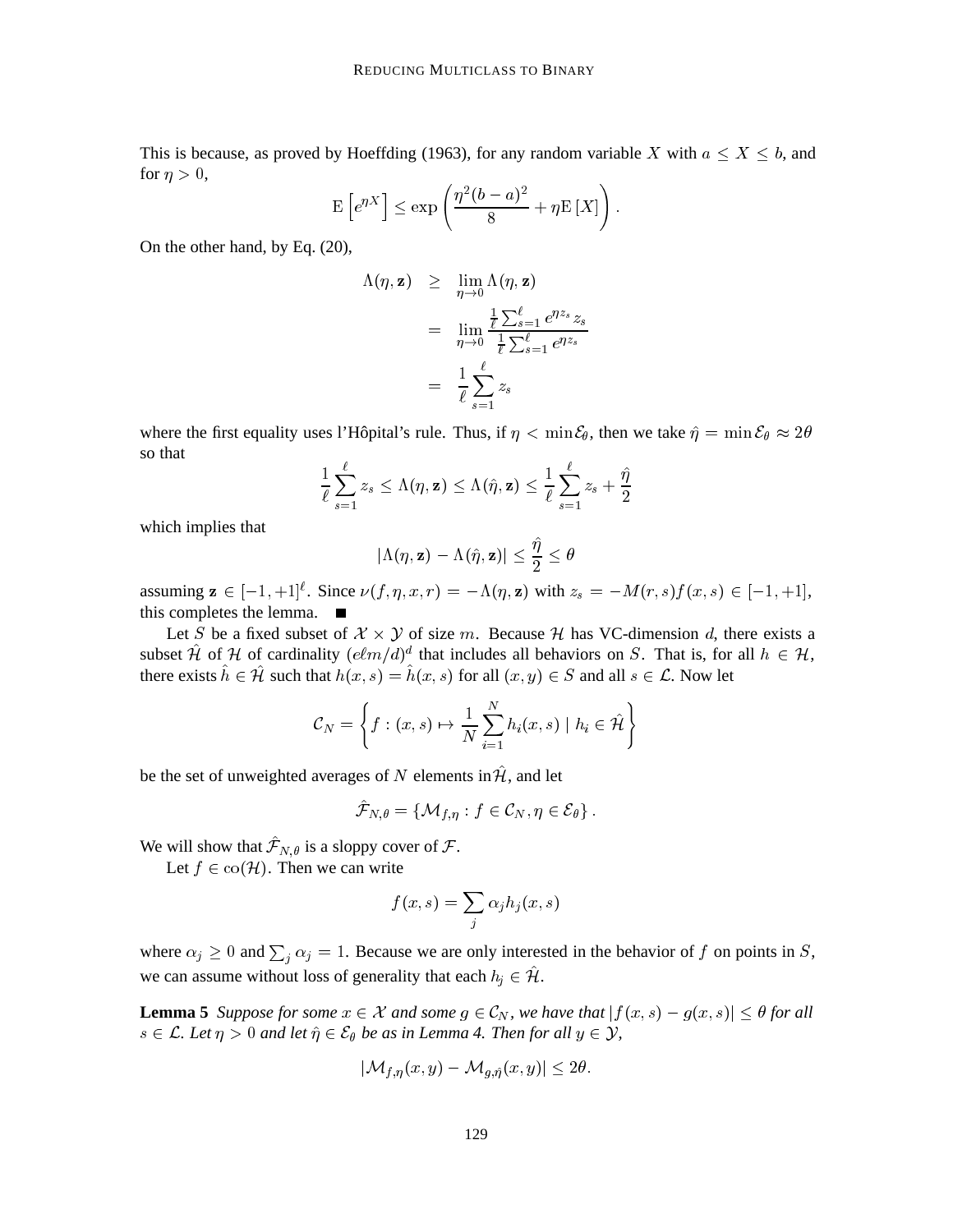**Proof:** For all  $r \in \mathcal{Y}$ ,

$$
\nu(f, \eta, x, r) - \nu(g, \eta, x, r) = \frac{1}{\eta} \ln \left( \frac{\sum_{s} \exp(-\eta M(r, s)g(x, s))}{\sum_{s} \exp(-\eta M(r, s) f(x, s))} \right)
$$
  

$$
\leq \frac{1}{\eta} \ln \left( \max_{s} \exp(-\eta M(r, s) (g(x, s) - f(x, s))) \right)
$$
  

$$
= \max_{s} M(r, s) (f(x, s) - g(x, s))
$$
  

$$
\leq \max_{s} |M(r, s)| |f(x, s) - g(x, s)| \leq \theta
$$

where the first inequality uses the simple fact that  $(\sum_i a_i)/(\sum_i b_i) \leq \max_i a_i/b_i$  for positive  $a_i$ 's and  $b_i$ 's. By the symmetry of this argument,

$$
|\nu(f,\eta,x,r)-\nu(g,\eta,x,r)|\leq \theta.
$$

Also, from Lemma 4,

For any  $(x, y) \in S$ ,

$$
|\nu(g,\eta,x,r)-\nu(g,\hat{\eta},x,r)|\leq\theta
$$

so

$$
|\nu(f,\eta,x,r)-\nu(g,\hat{\eta},x,r)|\leq 2\theta
$$

for all  $r \in \mathcal{Y}$ . By definition of margin, this implies the lemma.  $\blacksquare$ 

Recall that the coefficients  $\alpha_i$  are nonnegative and that they sum to one; in other words, they define a probability distribution over  $H$ . It will be useful to imagine sampling from this distribution. Specifically, suppose that  $h \in \mathcal{H}$  is chosen in this manner. Then for fixed  $(x, s)$ ,  $h(x, s)$  is a  $\{-1, +1\}$ -valued random variable with expected value of exactly  $f(x, s)$ . Consider now choosing N such functions  $h_1,\ldots,h_N$  independently at random, each according to this same distribution, and let  $g = (1/N) \sum_{i=1}^{N} h_i$ . Then  $g \in C_N$ . Let us denote by Q the resulting distribution over functions in  $\mathcal{C}_N$ . Note that, for fixed  $(x, s)$ ,  $g(x, s)$  is the average of  $N \{-1, +1\}$ -trials with expected value  $f(x, s)$ .

$$
\begin{array}{rcl}\n\Pr_{g \sim \mathcal{Q}}\left[|\mathcal{M}_{f,\eta}(x,y) - \mathcal{M}_{g,\hat{\eta}}(x,y)| > 2\theta\right] & \leq & \Pr_{g \sim \mathcal{Q}}\left[\exists s \in \mathcal{L} : |f(x,s) - g(x,s)| > \theta\right] \\
& \leq & \sum_{s=1}^{\ell} \Pr_{g \sim \mathcal{Q}}\left[|f(x,s) - g(x,s)| > \theta\right] \\
& \leq & 2\ell e^{-N\theta^2/2}.\n\end{array}
$$

These three inequalities follow, respectively, from Lemma 5, the union bound and Hoeffding's inequality. Thus,

$$
E_{g\sim\mathcal{Q}}\left[\Pr_S\left[\left|\mathcal{M}_{f,\eta}(x,y) - \mathcal{M}_{g,\hat{\eta}}(x,y)\right| > 2\theta\right]\right] \\
= E_S\left[\Pr_{g\sim\mathcal{Q}}\left[\left|\mathcal{M}_{f,\eta}(x,y) - \mathcal{M}_{g,\hat{\eta}}(x,y)\right|\right] > 2\theta\right] \\
\leq 2\ell e^{-N\theta^2/2}.
$$

Therefore, there exists  $g \in C_N$  such that

$$
{\rm Pr}_{S}\left[|\mathcal{M}_{f,\eta}(x,y)-\mathcal{M}_{g,\hat{\eta}}(x,y)|>2\theta\right]\leq 2\ell e^{-N\theta^2/2}.
$$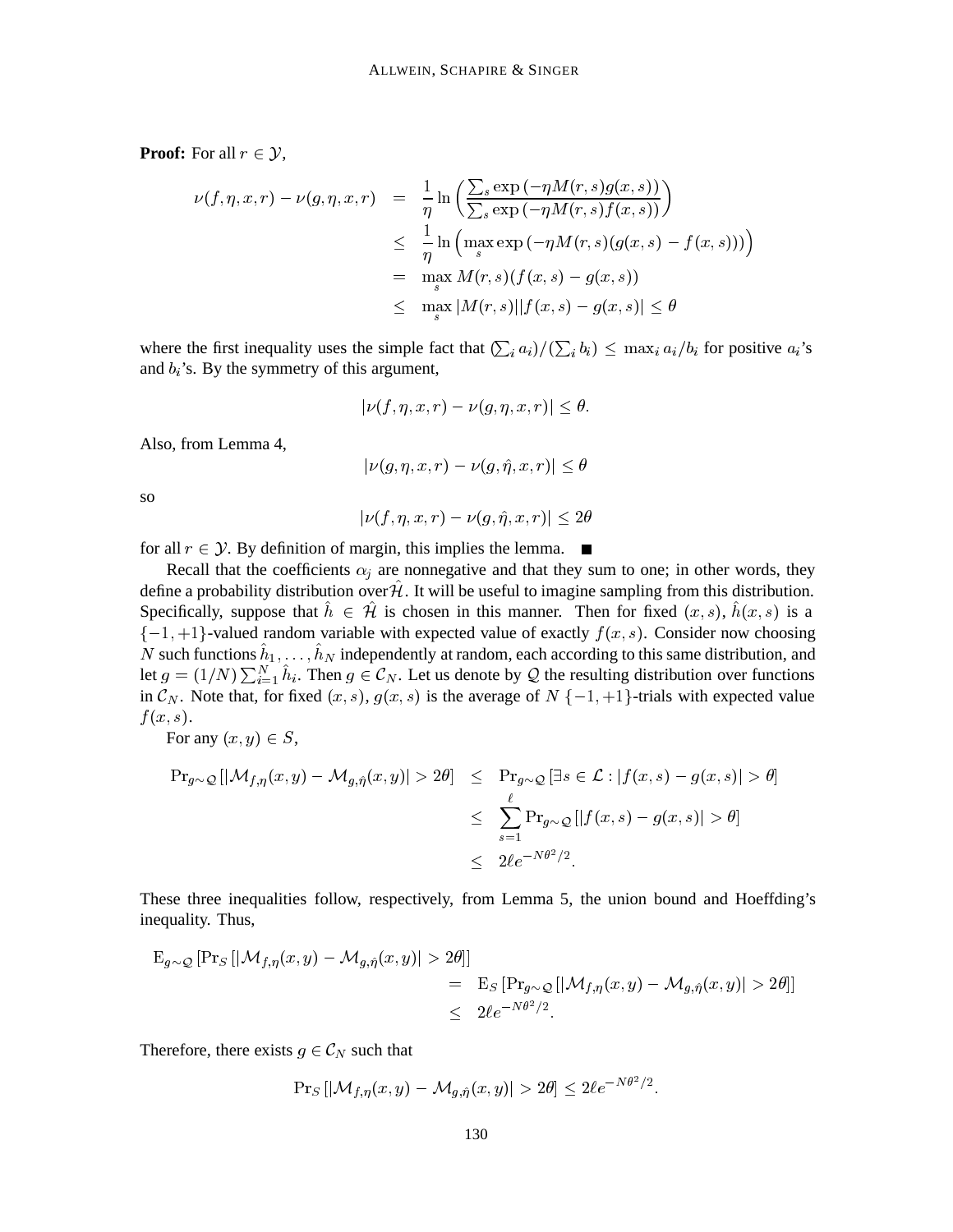We have thus shown that  $\mathcal{F}_{N,\theta}$  is a  $2\ell e^{-N\theta^2/2}$ -sloppy 2 $\theta$ -cover of  $\mathcal{F}$ . In other words,  $\cdots$ 

$$
\mathcal{N}(\mathcal{F}, 2\theta, 2\ell e^{-N\theta^2/2}, m) \leq |\mathcal{\hat{F}}_{N,\theta}| \leq \left(\frac{e\ell m}{d}\right)^{dN} \left\lceil \frac{\ln \ell}{2\theta^2} \right\rceil.
$$

Making the appropriate substitutions, this gives that Eq. (19) is at most

$$
\frac{16\ln\ell}{\theta^2} \left(\frac{2e\ell m}{d}\right)^{(32d/\theta^2)\ln(16\ell/\epsilon)} e^{-m\epsilon^2/32}.
$$
 (22)

Let

$$
\epsilon = 16 \left( \frac{\ln \left( \frac{16 \ln l}{\delta \theta^2} \right)}{8m} + \frac{2d}{m\theta^2} \ln \left( \frac{2e\ell m}{d} \right) \ln \left( \frac{e\ell^2 m}{d} \right) \right)^{1/2}.
$$

Note that the quantity inside the square root is at least  $2d/(m\theta') \ge d/(me)$ . Thus,  $\epsilon \ge 16\sqrt{d/(me)}$ . Using this approximation for the first occurrence of  $\epsilon$ , it follows that Eq. (22) is at most  $\delta$ .

We have thus proved the bound of the theorem for a single given choice of  $\theta > 0$  with high probability. To prove that the bound holds simultaneously for all  $\theta > 0$ , we can use exactly the same argument used by Schapire and Singer (1999) in the very last part of their Theorem 8.  $\blacksquare$ 

Thus, we have shown that large training-set margins imply a better bound on the generalization error, independent of the number of rounds of boosting. We turn now to the second part of our analysis in which we prove that AdaBoost.MO tends to increase the margins of the training examples, assuming that the binary errors  $\epsilon_t$  of the base hypotheses are bounded away from the trivial error rate of  $1/2$  (see the discussion that follows the proof). The theorem that we prove below is a direct analog of Theorem 5 of Schapire et al. (1998) for binary AdaBoost. Note that we focus only on coding matrices that do not contain zeros. A slightly weaker result can be proved in the more general case.

**Theorem 6** *Suppose the base learning algorithm, when called by AdaBoost.MO using coding matrix*  $\mathbf{M} \in \{-1, +1\}^{k \times \ell}$ , generates hypotheses with weighted binary training errors  $\epsilon_1, \ldots, \epsilon_T$ . Let  $\rho$  be as in Eq. (6). Then for any  $\theta \geq 0$ , we have that

$$
\Pr_S \left[ \mathcal{M}_{f,\eta}(x,y) \leq \theta \right] \leq \frac{\ell}{\rho} \prod_{t=1}^T \left[ 2\sqrt{\epsilon_t^{1-\theta}(1-\epsilon_t)^{1+\theta}} \right]
$$

*where*  $f$  *and*  $\eta$  *are as in Eqs.* (16) *and* (17).

**Proof:** Suppose, for some labeled example  $(x, y)$ ,  $\mathcal{M}_{f,\eta}(x, y) \leq \theta$ . Then, by definition of margin, there exists a label  $r \in \mathcal{Y} - \{y\}$  for which

$$
\frac{1}{2}(\nu(f,\eta,x,y)-\nu(f,\eta,x,r))\leq\theta,
$$

that is

$$
\sum_{s=1}^{\ell} e^{-\eta M(r,s)f(x,s)} \le e^{2\eta \theta} \sum_{s=1}^{\ell} e^{-\eta M(y,s)f(x,s)}.
$$
 (23)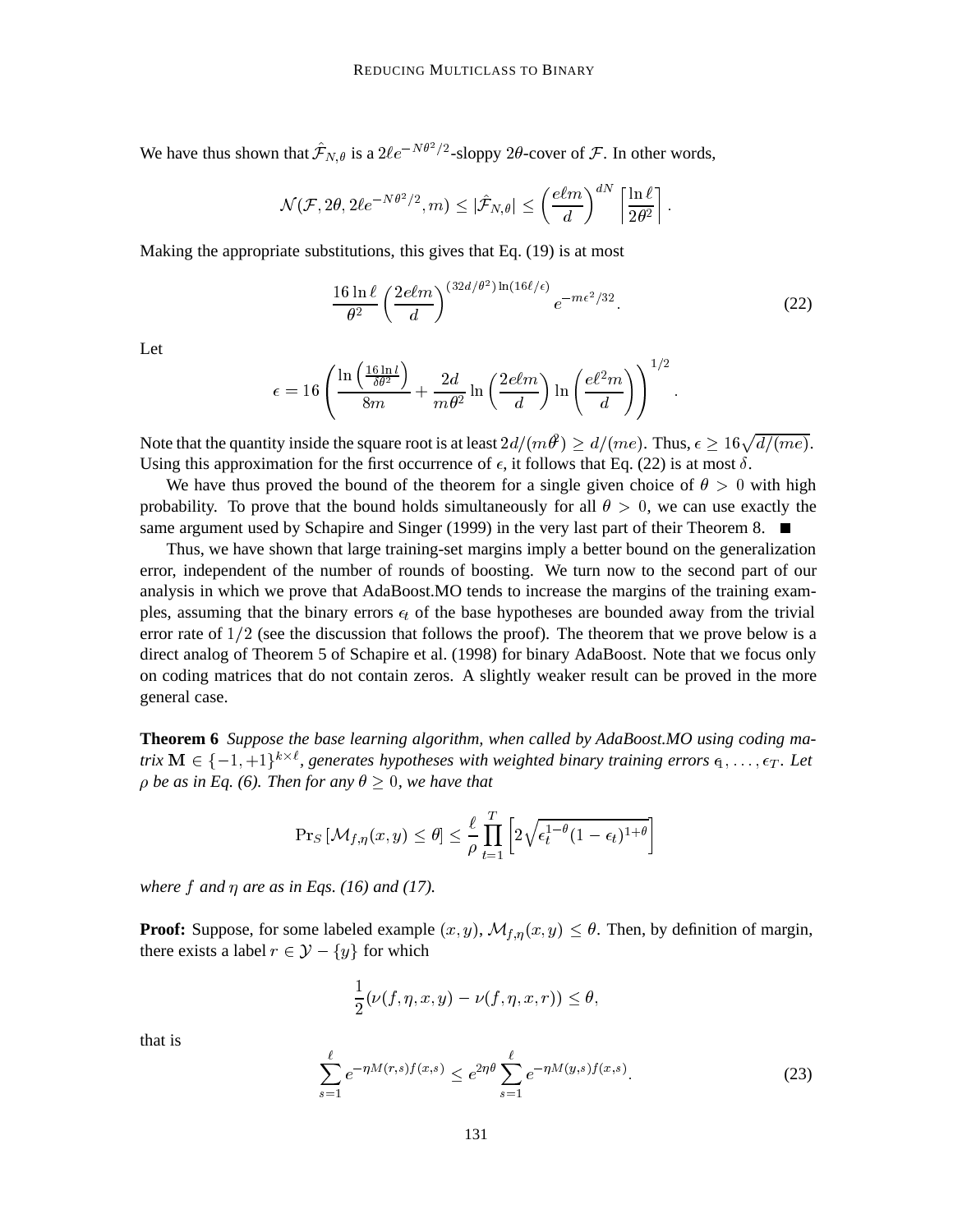Let  $z_s = \eta M(y, s) f(x, s) - \eta \theta$  and  $z_s' = \eta M(r, s) f(x, s) + \eta \theta$ . Let  $S_{\Delta} = \{ s \in \mathcal{L} : M(r, s) \neq \emptyset \}$  $M(y, s)$ . Then Eq. (23) implies

$$
\sum_{s=1}^{\ell} e^{-z_s} \ge \sum_{s=1}^{\ell} e^{-z'_s}
$$

and so

$$
\sum_{s=1}^{\ell} e^{-z_s} \geq \sum_{s=1}^{\ell} \frac{e^{-z_s} + e^{-z'_s}}{2}
$$

$$
\geq \sum_{s \in S_{\Delta}} \frac{e^{-z_s} + e^{-z'_s}}{2}
$$

$$
= \sum_{s \in S_{\Delta}} \frac{e^{-z_s} + e^{z_s}}{2} \geq |S_{\Delta}| \geq \rho.
$$

This is because, if  $s \in S_{\Delta}$  then  $z_s' = -z_s$ , and because  $x + 1/x \ge 2$  for all  $x > 0$ . Therefore, if  $\mathcal{M}_{f,\eta}(x,y) \leq \theta$  then

$$
\sum_{s=1}^{\ell} e^{-\eta M(y,s)f(x,s)} \ge \rho e^{-\eta \theta}.
$$

Thus, the fraction of training examples i for which  $\mathcal{M}_{f,\eta}(x_i, y_i) \leq \theta$  is at most

$$
\frac{e^{\eta \theta}}{\rho m} \sum_{i=1}^{m} \sum_{s=1}^{\ell} e^{-\eta M(y_i, s) f(x_i, s)} \n= \frac{\ell e^{\eta \theta}}{\rho} \sum_{i=1}^{m} \sum_{s=1}^{\ell} \frac{1}{m \ell} \exp \left( - \sum_{t=1}^{T} \alpha_t M(y_i, s) h_t(x_i, s) \right)
$$
\n(24)

$$
= \frac{\ell e^{\eta \theta}}{\rho} \sum_{i=1}^{m} \sum_{s=1}^{\ell} \left( \prod_{t=1}^{T} Z_t \right) D_{T+1}(i, s) \tag{25}
$$

$$
= \frac{\ell e^{\eta \theta}}{\rho} \left( \prod_{t=1}^{T} Z_t \right). \tag{26}
$$

Here, Eq. (24) uses the definition of f and  $\eta$  as in Eqs. (16) and (17). Eq. (25) uses the definition of  $D_{T+1}$  as defined recursively in Eq. (13). Eq. (26) uses the fact that  $D_{T+1}$  is a distribution. The theorem now follows by plugging in Eq.  $(14)$  and applying straightforward algebra.  $\blacksquare$ 

As noted by Schapire et al. (1998), this bound can be usefully understood if we assume that  $\epsilon_t \leq 1/2 - \gamma$  for all t. Then the upper bound simplifies to

$$
\frac{\ell}{\rho}\left(\sqrt{(1-2\gamma)^{1-\theta}(1+2\gamma)^{1+\theta}}\right)^T.
$$

If  $\theta < \gamma$ , then the expression inside the parentheses is smaller than one so that the fraction of training examples with margin below  $\theta$  drops to zero exponentially fast in  $T$ .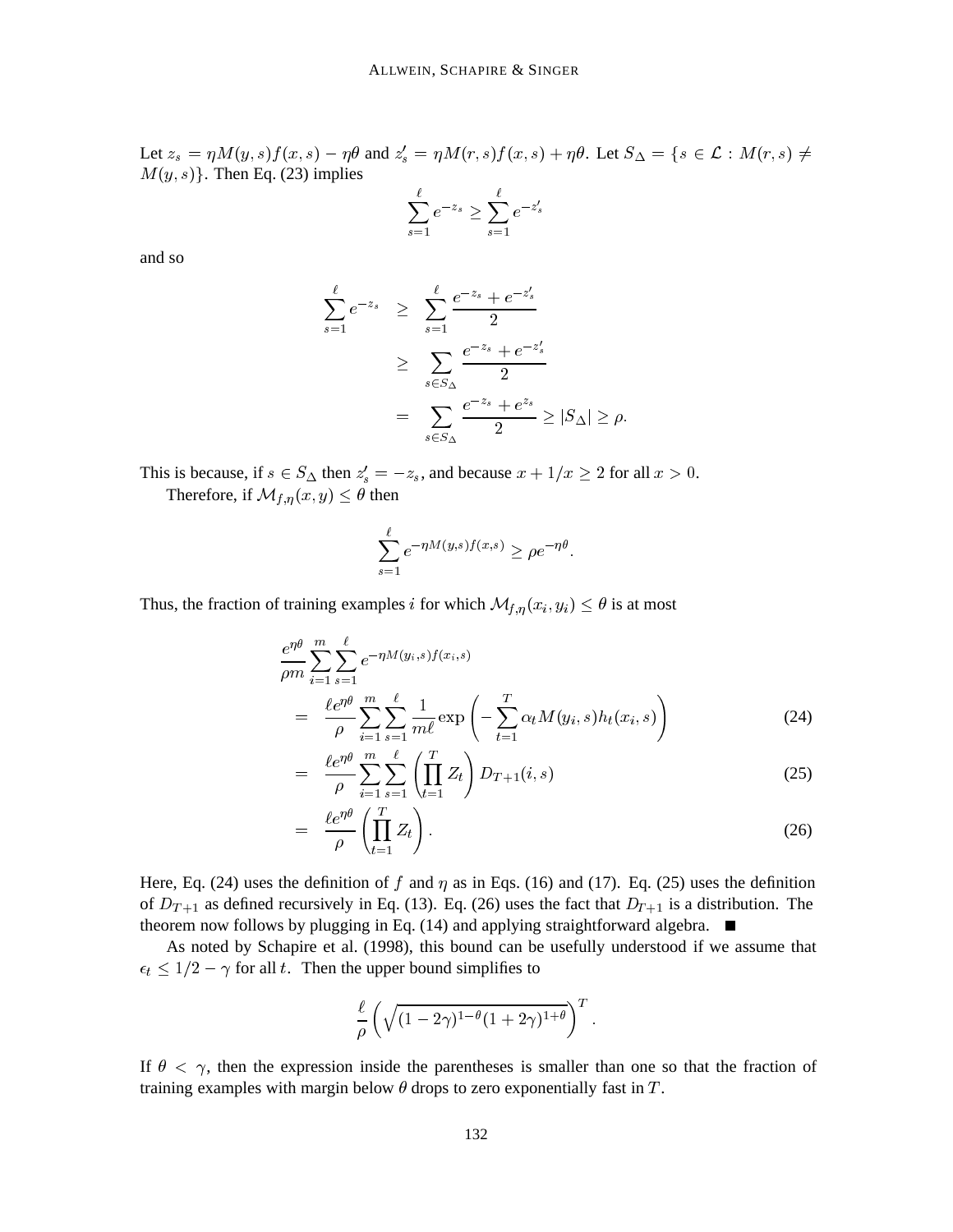

Figure 3: Comparison of the average binary error, the multiclass error using Hamming decoding, and the multiclass error using loss-based decoding with AdaBoost on synthetic data, using a complete code (left) and the one-against-all code (right).

#### **6. Experiments**

In this section, we describe and discuss experiments we have performed with synthetic data and with natural data from the UCI repository. We run both sets of experiments with two base-learners: AdaBoost and SVM. Two primary goals of the experiments are to compare Hamming decoding to loss-based decoding and to compare the performance of different output codes. We start with a description of an experiment with real-valued synthetic data which underscores the tradeoff between the complexity of the binary problems induced by a given output code and its error correcting properties.

In the experiments with synthetic data, we generated instances according to the normal distribution with zero mean and a unit variance. To create a multiclass problem with  $k$  classes, we set  $k + 1$  thresholds, denoted  $\theta_0, \theta_1, \ldots, \theta_k$ , where  $\theta_0 = 0$  and  $\theta_k = \infty$ . An instance x is associated with class j if and only if  $\theta_{i-1} \leq |x| < \theta_i$ . For each  $k \in \{3,\ldots,8\}$  we generated 10 sets of examples, where each set was of size  $100k$ . The thresholds were set so that exactly 100 examples will be associated with each class. Similarly, we generated the same number of test sets (of the same size) using the thresholds obtained for the training data to label the test data. We used AdaBoost as the base learner and set the number of rounds of boosting for each binary problem to <sup>10</sup> and called AdaBoost repeatedly for each column (multi-call variant). For weak hypotheses, we used the set of all possible threshold functions. That is, a weak hypothesis based on a threshold  $t$  would label an instance x as  $+1$  if  $|x| < t$  and  $-1$  otherwise.

In Figure 3, we plot the test error rate as the function of  $k$  for two output coding matrices. The first is a complete code whose columns correspond to all the non-trivial partitions of the set  $\{1,\ldots,k\}$  into two subsets. Thus, this code is a matrix of size  $k \times (2^{k-1}-1)$ . The second code was the one-against-all code. For each code, we plot the average binary test error, the multiclass errors using Hamming decoding, and the multiclass errors using loss-based decoding. The graphs clearly show that Hamming decoding is inferior to loss-based decoding and yields much higher error rates. The multiclass errors of the two codes using loss-based decoding are comparable. While the multiclass error rate with the complete code is slightly lower than the error rate for the one-againstall code, the situation is reversed for the average binary errors. This phenomenon underscores the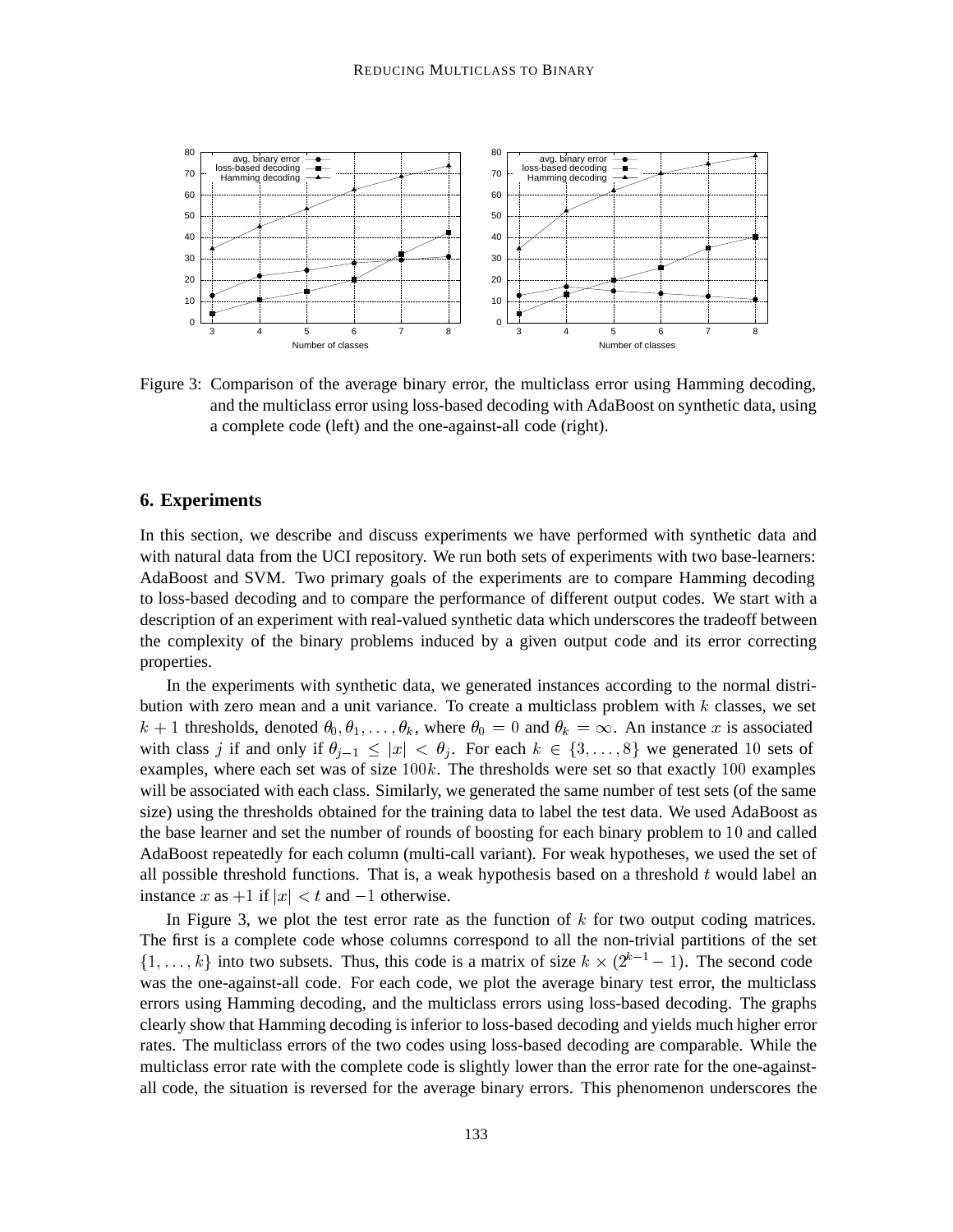|              | #Examples |             |             |          |
|--------------|-----------|-------------|-------------|----------|
| Problem      | Train     | <b>Test</b> | #Attributes | #Classes |
| dermatology  | 366       |             | 34          | 6        |
| satimage     | 4435      | 2000        | 36          | 6        |
| glass        | 214       |             | 9           | 7        |
| segmentation | 2310      |             | 19          | 7        |
| ecoli        | 336       |             | 8           | 8        |
| pendigits    | 7494      | 3498        | 16          | 10       |
| yeast        | 1484      |             | 8           | 10       |
| vowel        | 528       | 462         | 10          | 11       |
| soybean      | 307       | 376         | 35          | 19       |
| thyroid      | 9172      |             | 29          | 20       |
| audiology    | 226       |             | 69          | 24       |
| isolet       | 6238      | 1559        | 617         | 26       |
| letter       | 16000     | 4000        | 16          | 26       |

Table 1: Description of the datasets used in the experiments.

tradeoff between the redundancy and correcting properties of the output codes and the difficulty of the binary learning problems it induces. The complete code has good error correcting properties; the distance between each pair of rows is  $\rho = (l + 1)/2 = 2^{k-2}$ . However, many of the binary problems that the complete code induces are difficult to learn. The distance between each pair of rows in the one-against-all code is small:  $\rho = 2$ . Hence, its empirical error bound according to Theorem 1 seems inferior. However, the binary problems it induces are simpler and thus its average binary loss  $\varepsilon$  is lower than the average binary loss of the complete code and the overall result is comparable performance.

Next, we describe experiments we performed with multiclass data from the UCI repository (Merz & Murphy, 1998). We used two different popular binary learners, AdaBoost and SVM. We chose the following datasets (ordered according to the number of classes): Dermatology, Satimage, Glass, Segmentation, E-coli, Pendigits, Yeast, Vowel, Soybean-large, Thyroid, Audiology, Isolet, Letterrecognition. The properties of the datasets are summarized in Table 1. In the SVM experiments, we skipped Audiology, Isolet, Letter-recognition, Segmentation, and Thyroid, because these datasets were either too big to be handled by our current implementation of SVM or contained many nominal features with missing values which are problematic for SVM. All datasets have at least six classes. When available, we used the original partition of the datasets into training and test sets. For the other datasets, we used <sup>10</sup>-fold cross validation. For SVM, we used polynomial kernels of degree 4 with the multi-call variant. For AdaBoost, we used decision stumps for base hypotheses. By modifying an existing package of AdaBoost.MH (Schapire & Singer, 1999) we were able to devise a simple implementation of the single-call variant that was described in Section 5. Summaries of the results using the different output codes described below are given in Tables 2 and 3.

We tested five different types of output codes: one-against-all, complete (in which there is one column for every possible (non-trivial) split of the classes), all-pairs, and two types of random codes. The first type of random code has  $\lceil 10 \log_2(k) \rceil$  columns for a problem with k classes. Each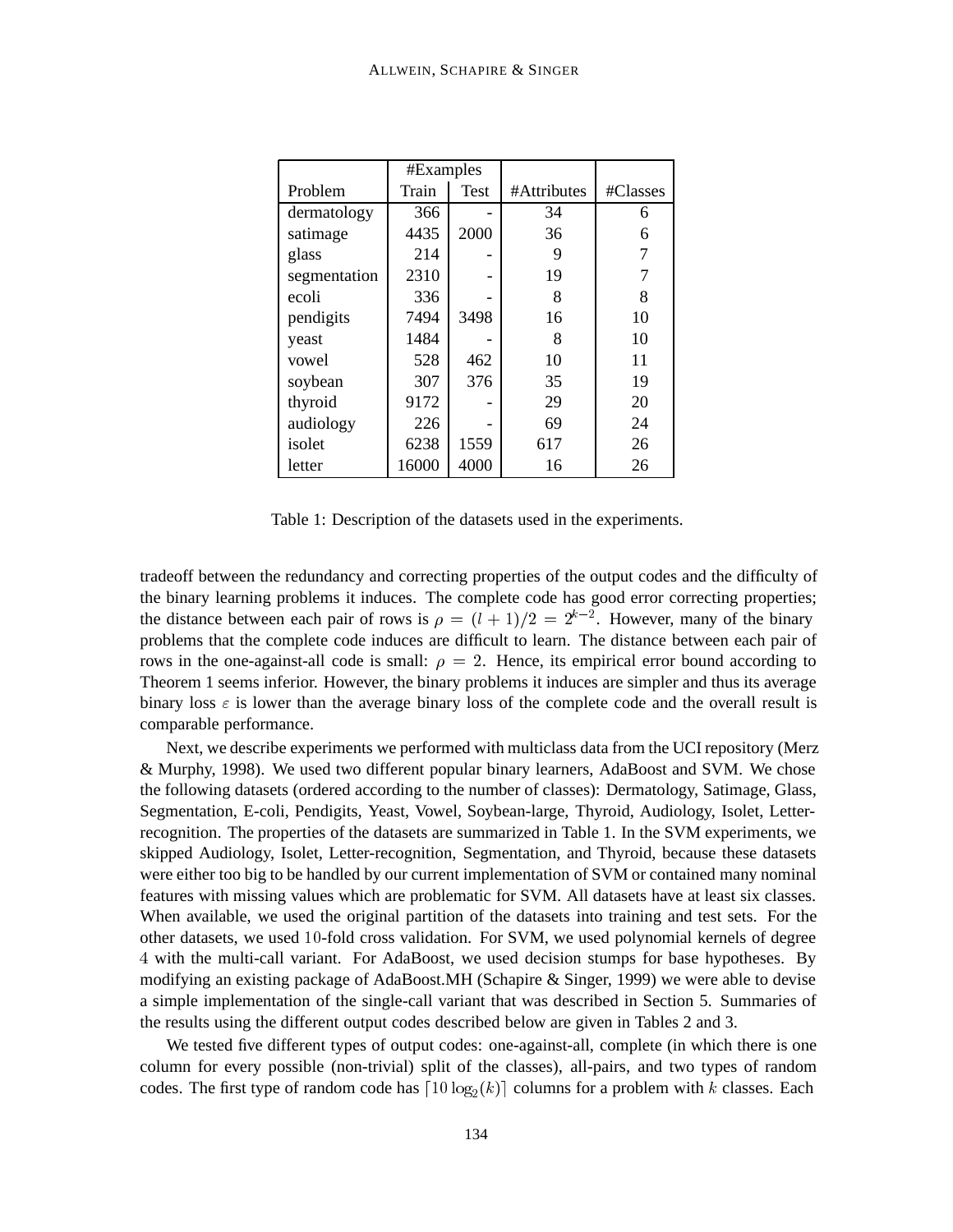|              | <b>Hamming Decoding</b>     |                  |                  |                  |                    |  |
|--------------|-----------------------------|------------------|------------------|------------------|--------------------|--|
| Problem      | One-vs-all                  | Complete         | All-Pairs        | Dense            | Sparse             |  |
| dermatology  | $\overline{5.0}$            | 4.2              | $\overline{3.1}$ | 3.9              | $\overline{3.6}$   |  |
| satimage     | 14.9                        | 12.3             | 11.7             | 12.3             | 13.2               |  |
| glass        | 31.0                        | 31.0             | 28.6             | 28.6             | 27.1               |  |
| segmentation | 0.0                         | 0.1              | 0.0              | 0.1              | 0.1                |  |
| ecoli        | 21.5                        | 18.5             | 19.1             | 17.6             | 19.7               |  |
| pendigits    | 8.9                         | 8.6              | 3.0              | 9.3              | 6.2                |  |
| yeast        | 44.7                        | 41.9             | 42.5             | 43.9             | 49.5               |  |
| vowel        | 67.3                        | 59.3             | 50.2             | 62.6             | 54.5               |  |
| soybean      | 8.2                         |                  | 9.0              | 5.6              | 8.0                |  |
| thyroid      | 7.8                         |                  |                  | 12.3             | 8.1                |  |
| audiology    | 26.9                        |                  | 23.1             | 23.1             | 23.1               |  |
| isolet       | 9.2                         |                  |                  | 10.8             | 10.1               |  |
| letter       | 27.7                        |                  | 7.8              | 30.9             | 27.1               |  |
|              | Loss-based Decoding $(L_1)$ |                  |                  |                  |                    |  |
| dermatology  | 4.2                         | 4.2              | $\overline{3.1}$ | 3.9              | $\overline{3.6}$   |  |
| satimage     | 12.1                        | 12.4             | 11.2             | 11.9             | 11.9               |  |
| glass        | 26.7                        | 31.0             | 27.1             | 27.1             | 26.2               |  |
| segmentation | 0.0                         | 0.1              | 0.0              | 0.1              | 0.7                |  |
| ecoli        | 17.3                        | 17.6             | 18.8             | 18.5             | 19.1               |  |
| pendigits    | 4.6                         | 8.6              | 2.9              | 8.8              | 6.8                |  |
| yeast        | 41.6                        | 42.0             | 42.6             | 43.2             | 49.8               |  |
| vowel        | 56.9                        | 59.1             | 50.9             | 61.9             | 54.1               |  |
| soybean      | 7.2                         |                  | 8.8              | 4.8              | 8.2                |  |
| thyroid      | 6.5                         |                  |                  | 12.0             | $\boldsymbol{8.0}$ |  |
| audiology    | 19.2                        |                  | 23.1             | 19.2             | 23.1               |  |
| isolet       | 5.3                         |                  |                  | 10.1             | 9.8                |  |
| letter       | 14.6                        |                  | 7.4              | 29.0             | 26.6               |  |
|              | Loss-based Decoding (Exp.)  |                  |                  |                  |                    |  |
| dermatology  | $\overline{4.2}$            | $\overline{3.9}$ | $\overline{3.1}$ | $\overline{4.2}$ | 3.1                |  |
| satimage     | 12.1                        | 12.3             | 11.4             | 12.0             | 12.0               |  |
| glass        | 26.7                        | 28.6             | 27.6             | 25.2             | 29.0               |  |
| segmentation | 0.0                         | 0.0              | 0.0              | 0.0              | 0.0                |  |
| ecoli        | 15.8                        | 16.4             | 18.2             | 17.0             | 17.9               |  |
| pendigits    | 4.6                         | 7.2              | 2.9              | 8.1              | 4.8                |  |
| yeast        | 41.6                        | 42.1             | 42.3             | 43.0             | 49.3               |  |
| vowel        | 56.9                        | 54.1             | 51.7             | 60.0             | 49.8               |  |
| soybean      | 7.2                         |                  | 8.8              | 4.8              | 5.6                |  |
| thyroid      | 6.5                         |                  |                  | 11.4             | 7.2                |  |
| audiology    | 19.2                        |                  | 23.1             | 19.2             | 19.2               |  |
| isolet       | 5.3                         |                  |                  | 9.4              | 9.7                |  |
| letter       | 14.6                        |                  | 7.1              | 28.3             | 22.3               |  |

Table 2: Results of experiments with output codes with datasets from the UCI repository using Ada-Boost as the base binary learner. For each problem five output codes were used and then evaluated (see text) with three decoding methods: Hamming decoding, loss-based decoding using AdaBoost with randomized predictions (denoted  $L_1$ ), and loss-based decoding using the exponential loss function (denoted *Exp*).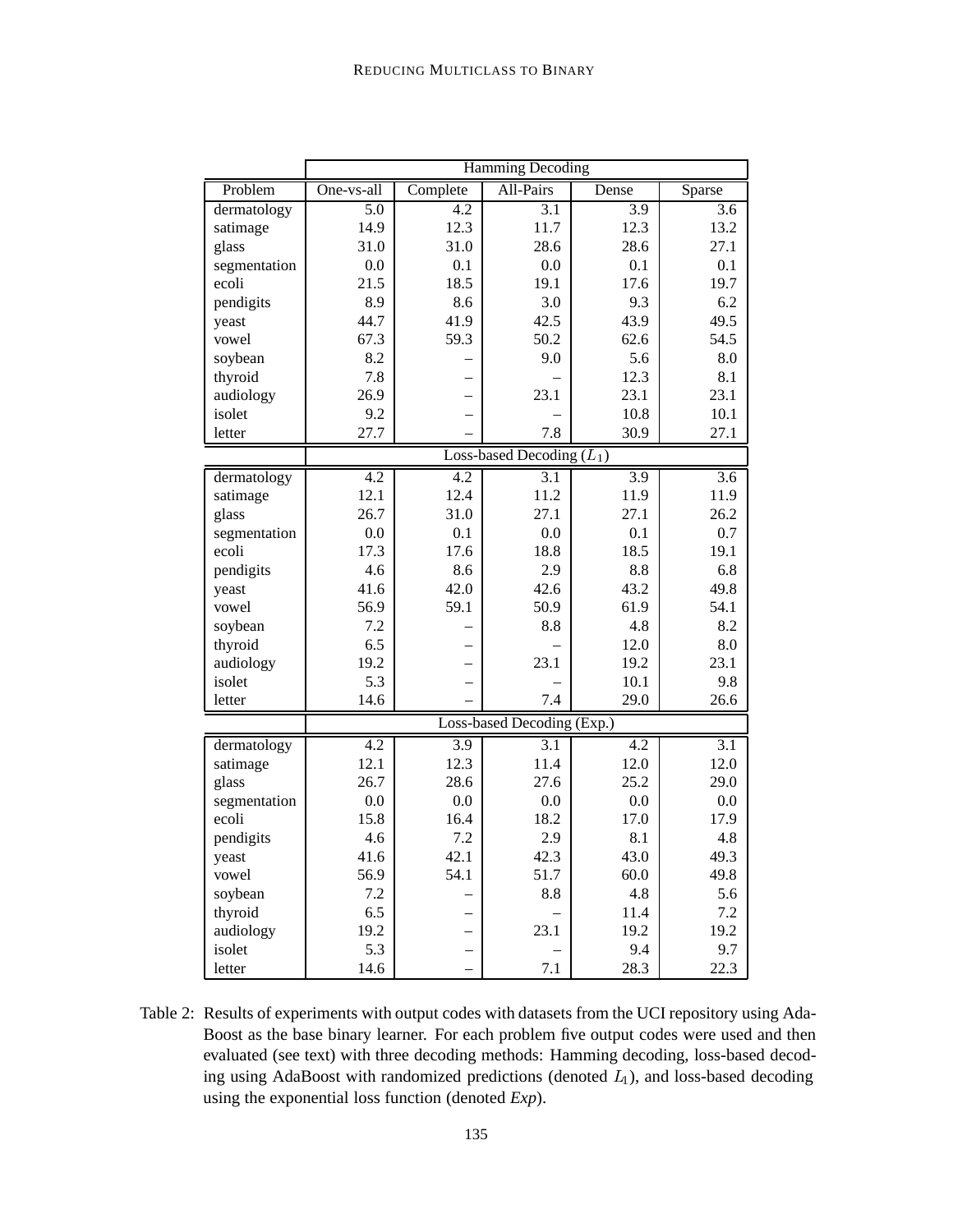|             | Hamming Decoding           |          |           |       |        |  |  |
|-------------|----------------------------|----------|-----------|-------|--------|--|--|
| Problem     | One-vs-all                 | Complete | All-Pairs | Dense | Sparse |  |  |
| dermatology | 4.2                        | 3.6      | 3.1       | 3.6   | 2.5    |  |  |
| satimage    | 40.9                       | 14.3     | 50.4      | 15.0  | 27.4   |  |  |
| glass       | 37.6                       | 34.3     | 29.5      | 34.8  | 32.4   |  |  |
| ecoli       | 15.8                       | 14.2     | 13.9      | 15.2  | 14.2   |  |  |
| pendigits   | 3.9                        | 2.0      | 26.2      | 2.5   | 2.6    |  |  |
| yeast       | 73.9                       | 42.4     | 40.8      | 42.5  | 48.1   |  |  |
| vowel       | 60.4                       | 53.0     | 39.2      | 53.5  | 50.2   |  |  |
| soybean     | 20.5                       |          | 9.6       | 9.0   | 9.0    |  |  |
|             | <b>Loss-based Decoding</b> |          |           |       |        |  |  |
| dermatology | 3.3                        | 3.6      | 3.6       | 3.9   | 3.1    |  |  |
| satimage    | 40.9                       | 13.9     | 27.8      | 14.3  | 13.3   |  |  |
| glass       | 38.6                       | 34.8     | 31.0      | 34.8  | 32.4   |  |  |
| ecoli       | 16.1                       | 13.6     | 13.3      | 14.8  | 14.8   |  |  |
| pendigits   | 2.5                        | 1.9      | 3.1       | 2.1   | 2.7    |  |  |
| yeast       | 72.9                       | 40.5     | 40.9      | 39.7  | 47.2   |  |  |
| vowel       | 50.9                       | 51.3     | 39.0      | 51.7  | 47.0   |  |  |
| soybean     | 21.0                       |          | 10.4      | 8.8   | 9.0    |  |  |

Table 3: Results of experiments with output codes with datasets from the UCI repository using the support-vector machine (SVM) algorithm as the base binary learner. For each problem five different classes of output codes were tested were used and then evaluated with Hamming decoding and the appropriate loss-based decoding for SVM.

element in the code was chosen uniformly at random from  $\{-1, +1\}$ . For brevity, we call these dense random codes. We generated a dense random code for each multiclass problem by examining 10,000 random codes and choosing the code that had the largest  $\rho$  and did not have any identical columns. The second type of code, called a sparse code, was chosen at random from  $\{-1, 0, +1\}.$ Each element in a sparse code is 0 with probability  $\frac{1}{2}$  and  $-1$  or  $+1$  with probability  $\frac{1}{4}$  each. The sparse codes have  $\lceil 15 \log_2(k) \rceil$  columns. For each problem, we picked a code with high value of  $\rho$ by examining 10,000 random codes as before. However, now we also had to check that no code had a column or a row containing only zeros. Note that for some of the problems with many classes, we could not evaluate the complete and all-pairs codes since they were too large.

We compared Hamming decoding to loss-based decoding for each of the five families of codes. The results are plotted in Figures 4 and 5. Each of the tested UCI datasets is plotted as a bar in the figures where height of the bar (possibly negative) is proportional to the test error rate of loss-based decoding minus the test error rate of Hamming decoding. The datasets are indexed  $1, 2, \ldots$  and are plotted in the order listed above. We tested AdaBoost with two loss functions for decoding: the exponential loss (denoted "Exp" in the figure and drawn in black) and the loss function  $1/(1 + e^{2y f(x)})$  (denoted "L<sub>1</sub>" and drawn in gray) which is the result of using AdaBoost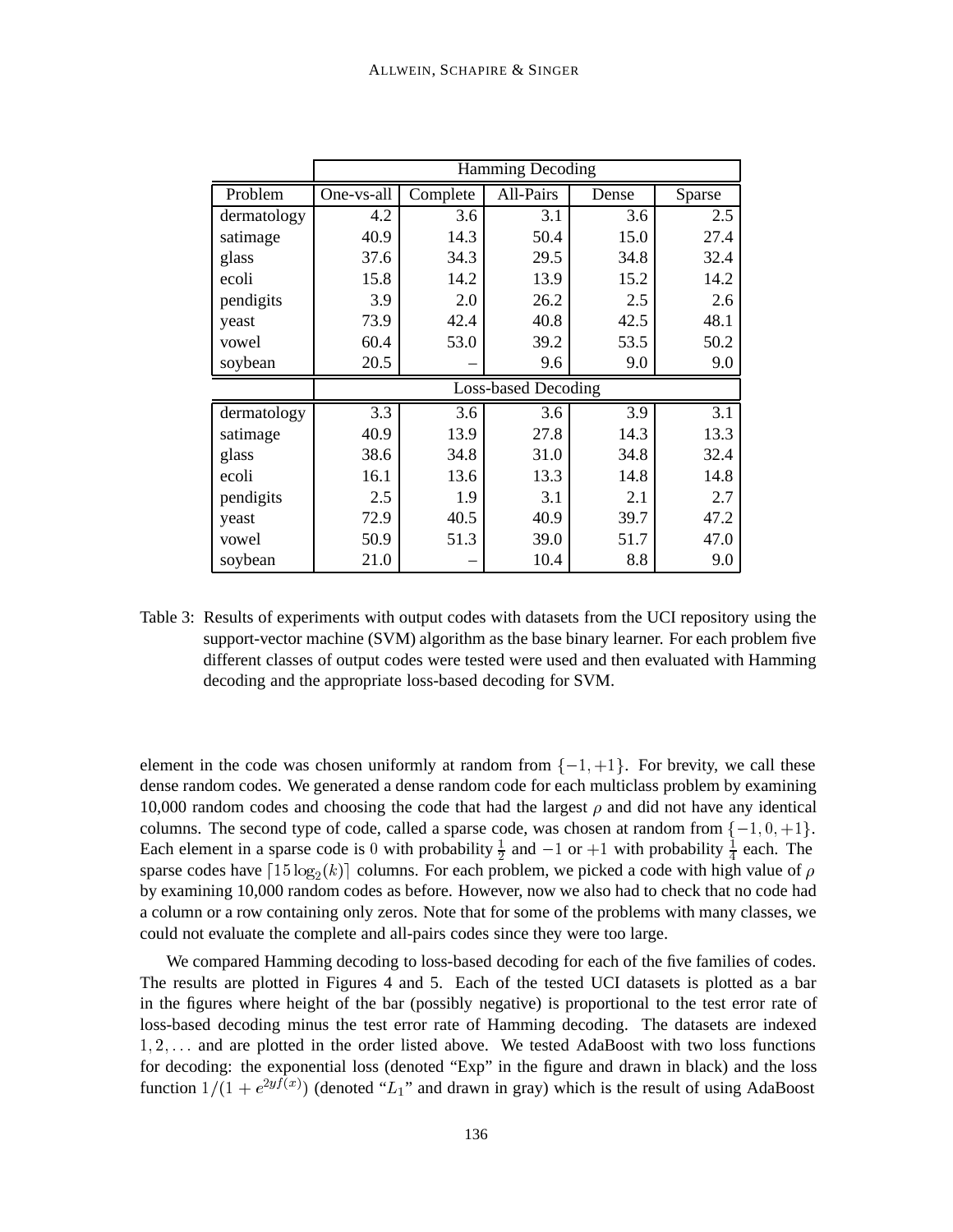

Figure 4: Comparison of the test error using Hamming decoding and loss-based decoding when the binary learners are trained using AdaBoost. Two loss functions for decoding are plotted: the exponential loss ("Exp", in black) and  $1/(1+e^{2yf(x)})$  when using AdaBoost with randomized predictions (" $L_1$ ", in gray).



Figure 5: Comparison of the test error using Hamming decoding and loss-based decoding when the binary learner is support vector machines.

with randomized predictions. It is clear from the plots that loss-based decoding often gives better results than Hamming decoding for both SVM and AdaBoost. The difference is sometimes very significant. For instance, for the dataset Satimage, with the all-pairs code, SVM achieves 27:5% error with loss-based decoding while Hamming decoding results in an error rate of 50:4%. Similar results are obtained for AdaBoost. The difference is especially significant for the one-against-all and random dense codes. Note, however, that loss-based decoding based on AdaBoost with randomized predictions does not yield as good results as the straightforward use of loss-based decoding for AdaBoost with the exponential loss. This might be partially explained by the fact that AdaBoost with randomized predictions is not directly attempting to minimize the loss it uses for decoding.

To conclude the section, we discuss a set of experiments that compared the performance of the different output codes. In Figures 6 and 7, we plot the test error difference for pairs of codes using loss-based decoding with SVM and AdaBoost as the binary learners. Each plot consist of a  $5 \times 5$  matrix of bar graphs. The rows and columns correspond, in order, to the five coding methods, namely, one-against-all, all-pairs, complete, random dense and random sparse. The bar graph in row i and column j shows the difference between the test error of coding method i minus the test error of coding method  $j$  for the datasets tested.

For SVM, it is clear that the widely used one-against-all code is inferior to all the other codes we tested. (Note that many of the bars in the top row of Figure 6 correspond to large positive values.) One-against-all often results in error rates that are much higher than the error rates of other codes. For instance, for the dataset Yeast, the one-against-all code has an error rate of 72% while the error rate of all the other codes is no more than  $47.1\%$  (random sparse) and can be as low as  $39.6\%$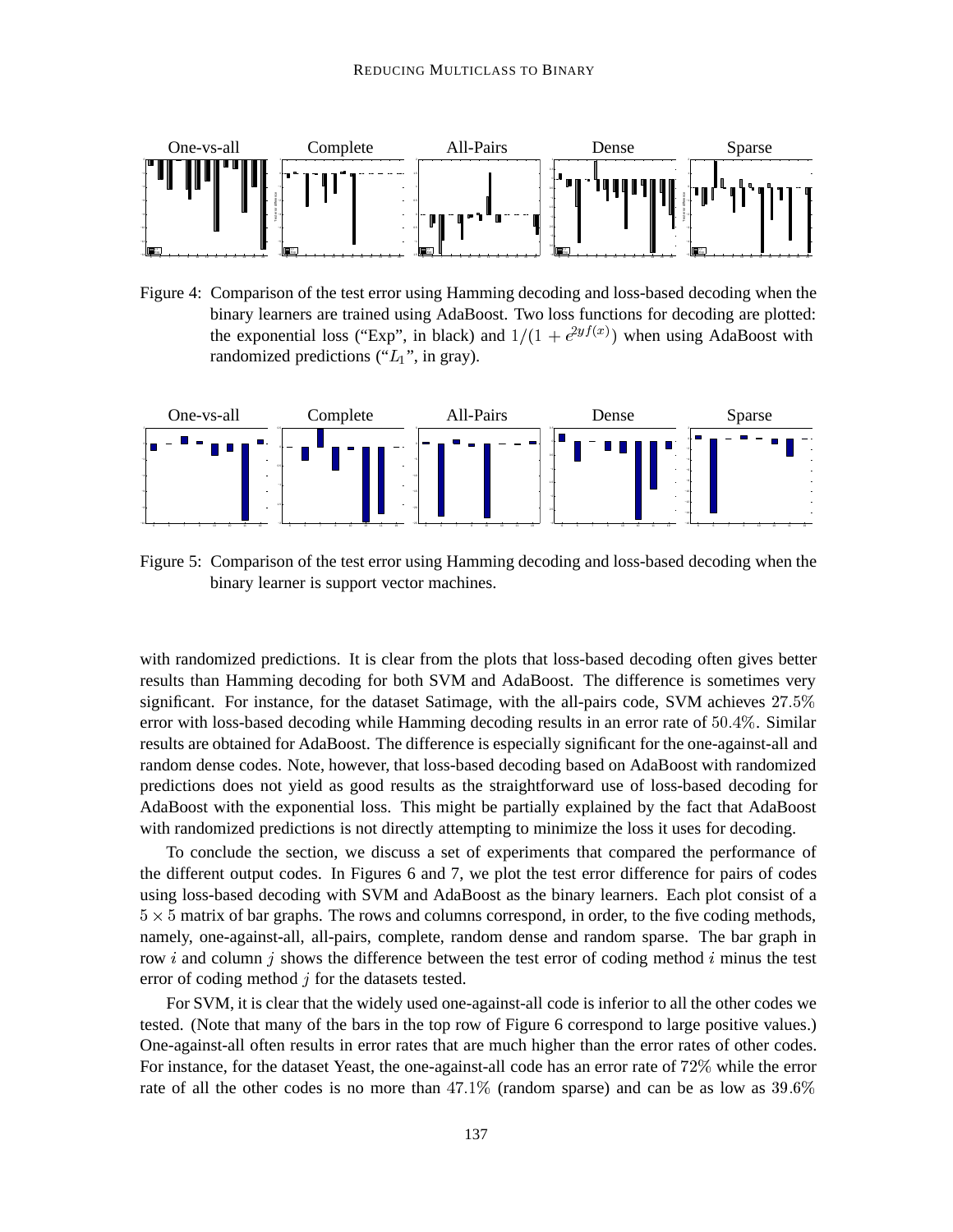

Figure 6: The difference between the test errors for pairs of error correcting matrices using support vector machines as the binary learners.

(random dense). On the very few cases that the one-against-all performs better than one of the other codes, the difference is not statistically significant. However, there is no clear winner among the four other output codes. For AdaBoost, none of the codes is persistently better than the other and it seems that the best code to use is problem dependent. These results suggest that an interesting direction for research would be methods for designing problem specific output codes. Some recent progress in this direction was made by Crammer and Singer (2000).

### **Acknowledgment**

Most of the research on this paper was done while all three authors were at AT&T Labs. Thanks to the anonymous reviewers for their careful reading and helpful comments. Part of this research was supported by the Binational Science Foundation under grant number 1999038.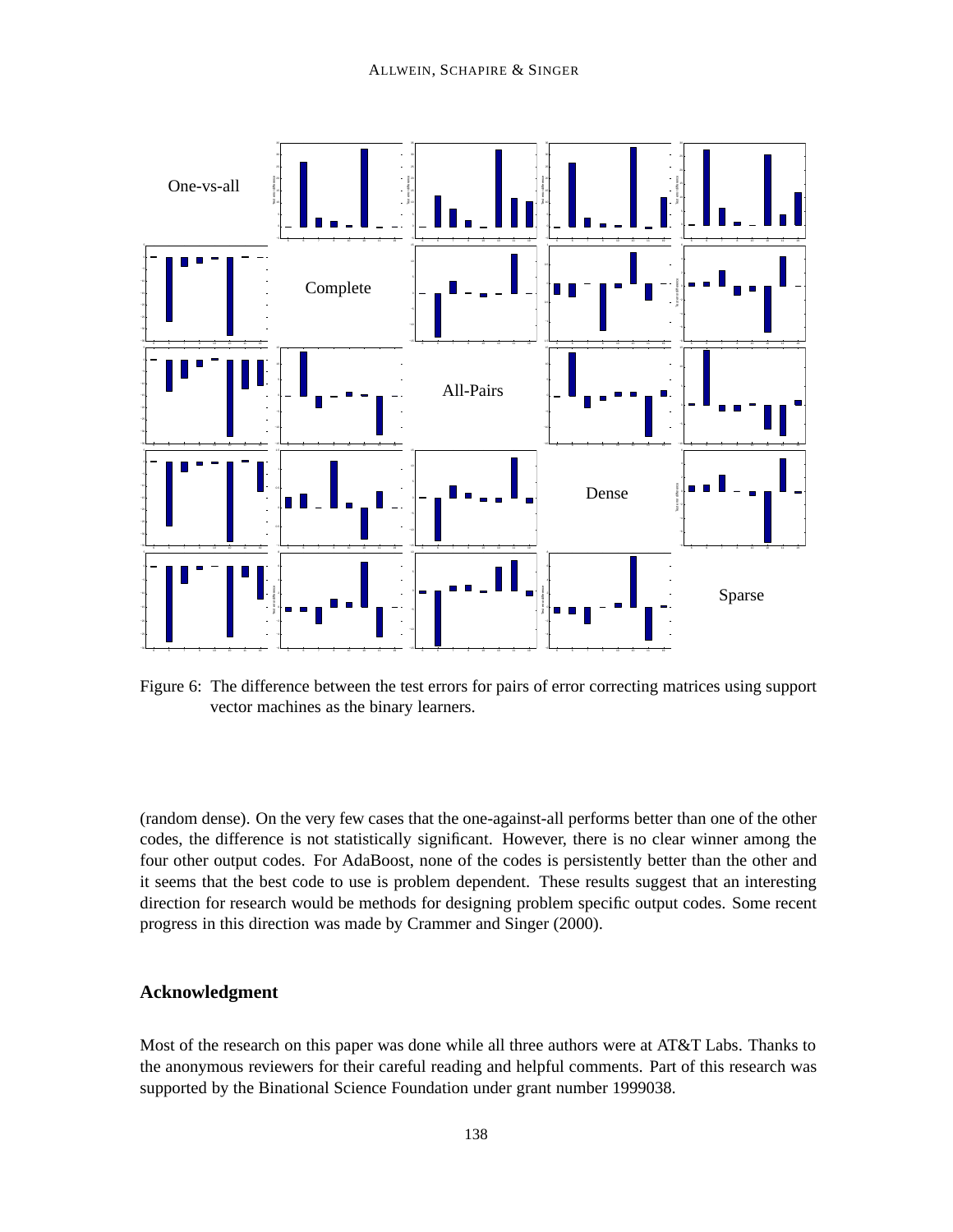

Figure 7: The difference between the test errors for pairs of error correcting matrices using Ada-Boost for the binary learner.

#### **References**

- Bartlett, P. L. (1998). The sample complexity of pattern classification with neural networks: the size of the weights is more important than the size of the network. *IEEE Transactions on Information Theory*, *44*(2), 525–536.
- Breiman, L. (1997a). Arcing the edge. Tech. rep. 486, Statistics Department, University of California at Berkeley.
- Breiman, L. (1997b). Prediction games and arcing classifiers. Tech. rep. 504, Statistics Department, University of California at Berkeley.
- Breiman, L., Friedman, J. H., Olshen, R. A., & Stone, C. J. (1984). *Classification and Regression Trees*. Wadsworth & Brooks.
- Collins, M., Schapire, R. E., & Singer, Y. (2000). Logistic regression, AdaBoost and Bregman distances. In *Proceedings of the Thirteenth Annual Conference on Computational Learning Theory*.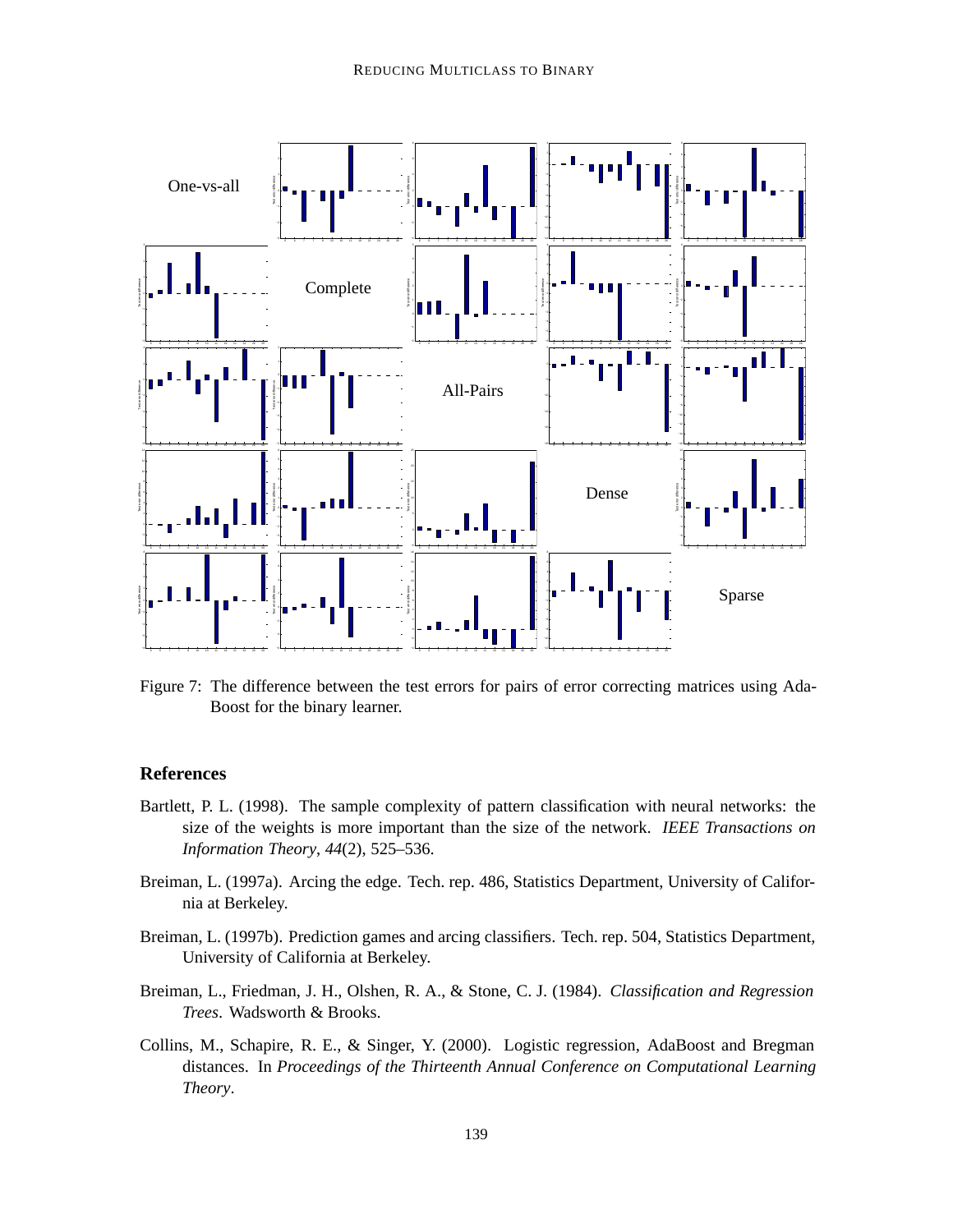Cortes, C., & Vapnik, V. (1995). Support-vector networks. *Machine Learning*, *20*(3), 273–297.

- Crammer, K., & Singer, Y. (2000). On the learnability and design of output codes for multiclass problems. In *Proceedings of the Thirteenth Annual Conference on Computational Learning Theory*.
- Csiszár, I., & Tusnády, G. (1984). Information geometry and alternating minimization procedures. *Statistics and Decisions, Supplement Issue*, *1*, 205–237.
- Della Pietra, S., Della Pietra, V., & Lafferty, J. (1997). Inducing features of random fields. *IEEE Transactions Pattern Analysis and Machine Intelligence*, *19*(4), 1–13.
- Dietterich, T. G., & Bakiri, G. (1995). Solving multiclass learning problems via error-correcting output codes. *Journal of Artificial Intelligence Research*, *2*, 263–286.
- Freund, Y. (1999). An adaptive version of the boost by majority algorithm. In *Proceedings of the Twelfth Annual Conference on Computational Learning Theory*, pp. 102–113.
- Freund, Y., & Schapire, R. E. (1997). A decision-theoretic generalization of on-line learning and an application to boosting. *Journal of Computer and System Sciences*, *55*(1), 119–139.
- Friedman, J., Hastie, T., & Tibshirani, R. (2000). Additive logistic regression: a statistical view of boosting. *The Annals of Statistics*, *38*(2), 337–374.
- Guruswami, V., & Sahai, A. (1999). Multiclass learning, boosting, and error-correcting codes. In *Proceedings of the Twelfth Annual Conference on Computational Learning Theory*, pp. 145– 155.
- Hastie, T., & Tibshirani, R. (1998). Classification by pairwise coupling. *The Annals of Statistics*, *26*(2), 451–471.
- Hoeffding, W. (1963). Probability inequalities for sums of bounded random variables. *Journal of the American Statistical Association*, *58*(301), 13–30.
- Höffgen, K.-U., & Simon, H.-U. (1992). Robust trainability of single neurons. In *Proceedings of the Fifth Annual ACM Workshop on Computational Learning Theory*, pp. 428–439.
- Kearns, M., & Mansour, Y. (1996). On the boosting ability of top-down decision tree learning algorithms. In *Proceedings of the Twenty-Eighth Annual ACM Symposium on the Theory of Computing*.
- Lafferty, J. (1999). Additive models, boosting and inference for generalized divergences. In *Proceedings of the Twelfth Annual Conference on Computational Learning Theory*, pp. 125–133.
- Mason, L., Baxter, J., Bartlett, P., & Frean, M. (1999). Functional gradient techniques for combining hypotheses. In Smola, A. J., Bartlett, P. J., Schölkopf, B., & Schuurmans, D. (Eds.), *Advances in Large Margin Classifiers*. MIT Press.
- Merz, C. J., & Murphy, P. M. (1998). UCI repository of machine learning databases. www.ics.uci.edu/~mlearn/MLRepository.html.